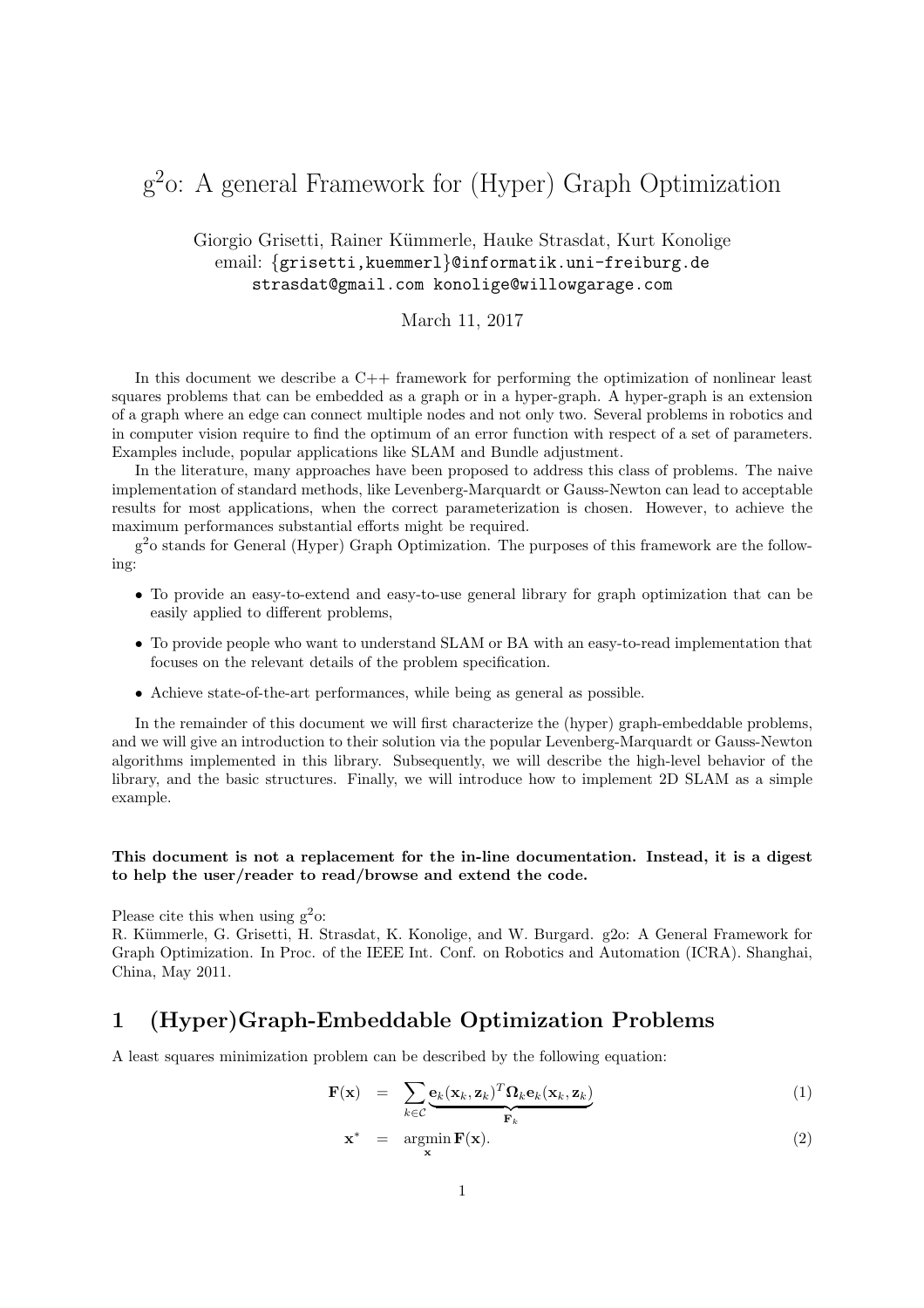

Figure 1: This example illustrates how to represent an objective function by a hyper-graph. Here we illustrate a portion of a small SLAM problem [1]. In this example we assume that where the measurement functions are governed by some unknown calibration parameters  $K$ . The robot poses are represented by the variables  $\mathbf{p}_{1:n}$ . These variables are connected by constraints  $\mathbf{z}_{ij}$  depicted by the square boxes. The constraints arise, for instance, by matching nearby laser scans in the laser reference frame. The relation between a laser match and a robot pose, however, depends on the position of the sensor on the robot, which is modeled by the calibration parameters **K**. Conversely, subsequent robot poses are connected by binary constraints  $\mathbf{u}_k$  arising from odometry measurements. These measurements are made in the frame of the robot mobile base.

Here

- $\mathbf{x} = (\mathbf{x}_1^T, \ldots, \mathbf{x}_n^T)^T$  is a vector of parameters, where each  $\mathbf{x}_i$  represents a generic parameter block.
- $\mathbf{x}_k = (\mathbf{x}_{k_1}^T, \ldots, \mathbf{x}_{k_q}^T)^T \subset (\mathbf{x}_1^T, \ldots, \mathbf{x}_n^T)^T$  is the subset of the parameters involved in the k<sup>th</sup> constraint.
- $\mathbf{z}_k$  and  $\mathbf{\Omega}_k$  represent respectively the mean and the information matrix of a constraint relating the parameters in  $\mathbf{x}_k$ .
- $\mathbf{e}_k(\mathbf{x}_k \mathbf{z}_k)$  is a vector error function that measures how well the parameter blocks in  $\mathbf{x}_k$  satisfy the constraint  $\mathbf{z}_k$ . It is 0 when  $\mathbf{x}_k$  and  $\mathbf{x}_j$  perfectly match the constraint. As an example, if one has a measurement function  $\hat{\mathbf{z}}_k = \mathbf{h}_k(\mathbf{x}_k)$  that generates a synthetic measurement  $\hat{\mathbf{z}}_k$  given an actual configuration of the nodes in  $x_k$ . A straightforward error function would then be  $e(x_k, z_k)$  =  $\mathbf{h}_k(\mathbf{x}_k) - \mathbf{z}_k$ .

For simplicity of notation, in the rest of this paper we will encode the measurement in the indices of the error function:

$$
\mathbf{e}_k(\mathbf{x}_k, \mathbf{z}_k) \stackrel{\text{def.}}{=} \mathbf{e}_k(\mathbf{x}_k) \stackrel{\text{def.}}{=} \mathbf{e}_k(\mathbf{x}). \tag{3}
$$

Note that each parameter block and each error function can span over a different space. A problem in this form can be effectively represented by a directed hyper-graph. A node i of the graph represents the parameter block  $x_i \in x_k$  and an hyper-edge among the nodes  $x_i \in x_k$  represents a constraint involving all nodes in  $x_k$ . In case the hyper edges have size 2, the hyper-graph becomes an ordinary graph. Figure 1 shows an example of mapping between a hyper-graph and an objective function.

# 2 Least Squares Optimization

If a good initial guess  $\check{\mathbf{x}}$  of the parameters is known, a numerical solution of Eq. 2 can be obtained by using the popular Gauss-Newton or Levenberg-Marquardt algorithms [2, §15.5]. The idea is to approximate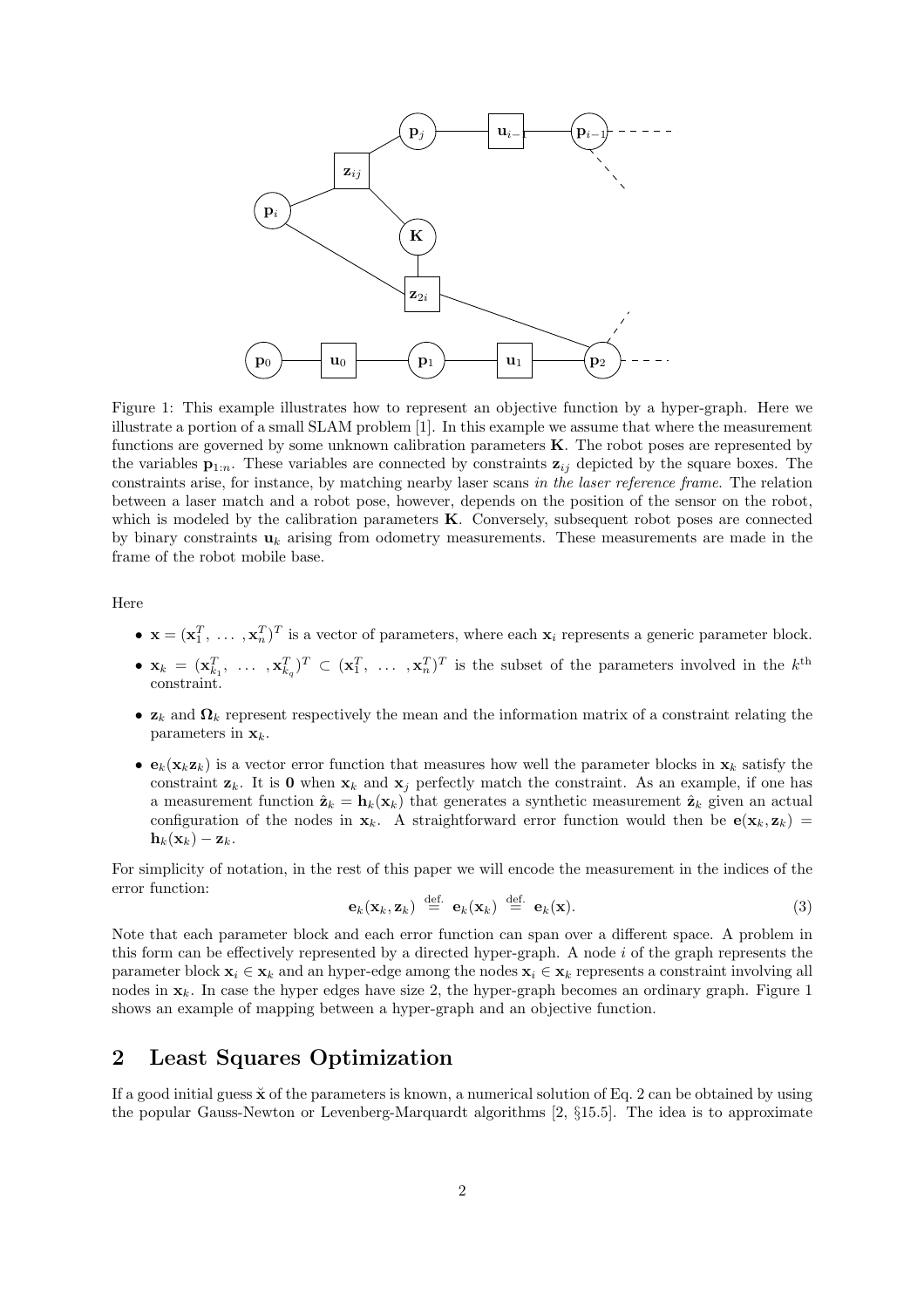the error function by its first order Taylor expansion around the current initial guess  $\ddot{x}$ 

$$
\mathbf{e}_k(\mathbf{x}_k + \Delta \mathbf{x}_k) = \mathbf{e}_k(\mathbf{x} + \Delta \mathbf{x}) \tag{4}
$$

$$
\simeq \mathbf{e}_k + \mathbf{J}_k \mathbf{\Delta x}.\tag{5}
$$

Here  $J_k$  is the Jacobian of  $e_k(x)$  computed in  $\breve{\mathbf{x}}$  and  $e_k \stackrel{\text{def.}}{=} e_k(\breve{\mathbf{x}})$ . Substituting Eq. 5 in the error terms  $\mathbf{F}_k$  of Eq. 1, we obtain

$$
\mathbf{F}_k(\mathbf{x} + \Delta \mathbf{x}) \tag{6}
$$

$$
= e_k(\ddot{\mathbf{x}} + \Delta \mathbf{x})^T \Omega_k \mathbf{e}_k(\ddot{\mathbf{x}} + \Delta \mathbf{x})
$$
  
\n
$$
\simeq (e_k + \mathbf{J}_k \Delta \mathbf{x})^T \Omega_k (\mathbf{e}_k + \mathbf{J}_k \Delta \mathbf{x})
$$
\n(8)

$$
= e_k^T \Omega_k e_k + 2 e_k^T \Omega_k J_k \Delta x + \Delta x^T J_k^T \Omega_k J_k \Delta x
$$
\n(9)

$$
\sum_{c_k} \sum_{\mathbf{b}_k} \mathbf{b}_k \mathbf{b}_k \mathbf{b}_k \tag{10}
$$

With this local approximation, we can rewrite the function  $\mathbf{F}(\mathbf{x})$  given in Eq. 1 as

$$
\mathbf{F}(\ddot{\mathbf{x}} + \Delta \mathbf{x}) = \sum_{k \in \mathcal{C}} \mathbf{F}_k(\ddot{\mathbf{x}} + \Delta \mathbf{x})
$$
(11)

$$
\simeq \sum_{k \in \mathcal{C}} c_k + 2\mathbf{b}_k \mathbf{\Delta x} + \mathbf{\Delta x}^T \mathbf{H}_k \mathbf{\Delta x}
$$
 (12)

$$
= c + 2\mathbf{b}^T \Delta \mathbf{x} + \Delta \mathbf{x}^T \mathbf{H} \Delta \mathbf{x}.
$$
 (13)

The quadratic form in Eq. 13 is obtained from Eq. 12 by setting  $c = \sum c_k$ ,  $\mathbf{b} = \sum \mathbf{b}_k$  and  $\mathbf{H} = \sum \mathbf{H}_k$ . It can be minimized in  $\Delta x$  by solving the linear system

$$
\mathbf{H} \Delta \mathbf{x}^* = -\mathbf{b}.\tag{14}
$$

The matrix  $H$  is the information matrix of the system and is sparse by construction, having non-zeros only between blocks connected by a constraint. Its number of non-zero blocks is twice the number of constrains plus the number of nodes. This allows to solve Eq. 14 with efficient approaches like sparse Cholesky factorization or Preconditioned Conjugate Gradients (PCG). An highly efficient implementation of sparse Cholesky factorization can be found in publicly available packages like CSparse [3] or CHOLMOD [4]. The linearized solution is then obtained by adding to the initial guess the computed increments

$$
\mathbf{x}^* = \mathbf{\breve{x}} + \Delta \mathbf{x}^*.
$$
 (15)

The popular Gauss-Newton algorithm iterates the linearization in Eq. 13, the solution in Eq. 14 and the update step in Eq. 15. In every iteration, the previous solution is used as linearization point and as initial guess.

The Levenberg-Marquardt (LM) algorithm is a nonlinear variant to Gauss-Newton that introduces a damping factor and backup actions to control the convergence. Instead of solving directly Eq. 14 LM solves a damped version of it

$$
(\mathbf{H} + \lambda \mathbf{I}) \Delta \mathbf{x}^* = -\mathbf{b}.
$$
 (16)

Here  $\lambda$  is a damping factor: the larger  $\lambda$  is the smaller are the  $\Delta x$ . This is useful to control the step size in case of non-linear surfaces. The idea behind the LM algorithm is to dynamically control the damping factor. At each iteration the error of the new configuration is monitored. If the new error is lower than the previous one, lambda is decreased for the next iteration. Otherwise, the solution is reverted and lambda is increased. For a more detailed explanation of the LM algorithm implemented in our package we refer to [5].

The procedures described above are a general approach to multivariate function minimization. The general approach, however, assumes that the space of parameters  $x$  is Euclidean, which is not valid for several problems like SLAM or bundle adjustment. This may lead to sub-optimal solutions. In the remainder of this section we discuss first the general solution when the space of the parameters is Euclidean, and subsequently we extend this solution to more general non-Euclidean spaces.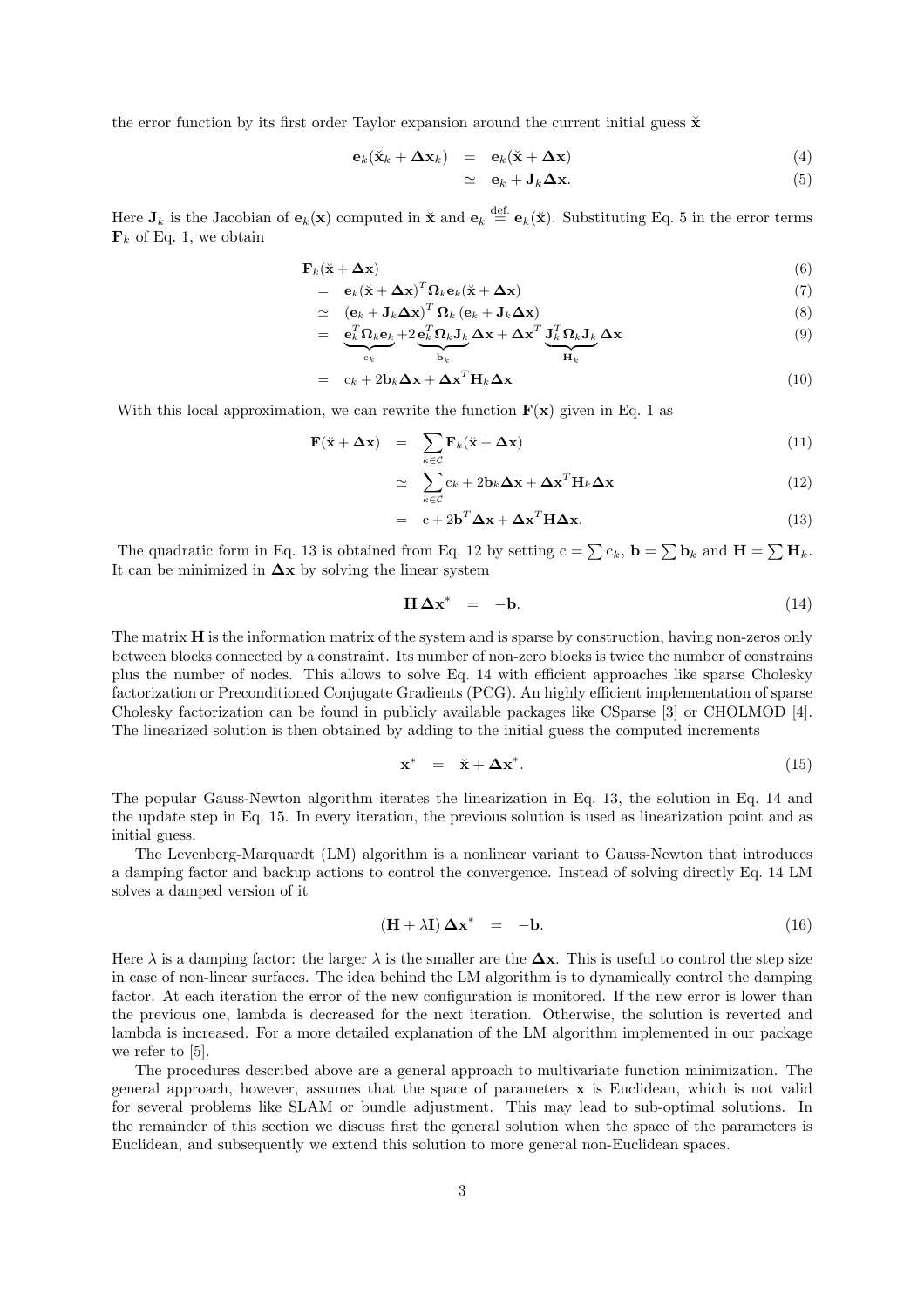# 3 Considerations about the Structure of the Linearized System

According to Eq. 13, the matrix H and the vector b are obtained by summing up a set of matrices and vectors, one for every constraint. If we set  $\mathbf{b}_k = \mathbf{J}_k^T \mathbf{\Omega}_k \mathbf{e}_k$  and  $\mathbf{H}_k = \mathbf{J}_k^T \mathbf{\Omega}_k \mathbf{J}_k$  we can rewrite H and b as

$$
\mathbf{b} = \sum_{k \in \mathcal{C}} \mathbf{b}_{ij} \tag{17}
$$

$$
\mathbf{H} = \sum_{k \in \mathcal{C}} \mathbf{H}_{ij}.
$$
 (18)

Every constraint will contribute to the system with an addend term. The *structure* of this addend depends on the Jacobian of the error function. Since the error function of a constraint depends only on the values of the nodes  $\mathbf{x}_i \in \mathbf{x}_k$ , the Jacobian in Eq. 5 has the following form:

$$
\mathbf{J}_k = (\mathbf{0} \cdots \mathbf{0} \mathbf{J}_{k_1} \cdots \mathbf{J}_{k_i} \cdots \mathbf{0} \cdots \mathbf{J}_{k_q} \mathbf{0} \cdots \mathbf{0}). \qquad (19)
$$

Here  $\mathbf{J}_{k_i} = \frac{\partial \mathbf{e}(\mathbf{x}_k)}{\partial \mathbf{x}_k}$  $\frac{\partial \mathbf{e}(x_k)}{\partial x_{k_i}}$  are the derivatives of the error function with respect to the nodes connected by the  $k^{\text{th}}$  hyper-edge, with respect to the parameter block  $\mathbf{x}_{k_i} \in \mathbf{x}_k$ .

From Eq. 9 we obtain the following structure for the block matrix  $H_{ii}$ :

$$
\mathbf{H}_{k} = \begin{pmatrix}\n\mathbf{J}_{k_{1}}^{T} \mathbf{\Omega}_{k} \mathbf{J}_{k_{1}} & \cdots & \mathbf{J}_{k_{1}}^{T} \mathbf{\Omega}_{k} \mathbf{J}_{k_{i}} & \cdots & \mathbf{J}_{k_{1}}^{T} \mathbf{\Omega}_{k} \mathbf{J}_{k_{q}} \\
\vdots & \vdots & \vdots & \vdots \\
\mathbf{J}_{k_{i}}^{T} \mathbf{\Omega}_{k} \mathbf{J}_{k_{1}} & \cdots & \mathbf{J}_{k_{i}}^{T} \mathbf{\Omega}_{k} \mathbf{B}_{k_{i}} & \cdots & \mathbf{J}_{k_{i}}^{T} \mathbf{\Omega}_{k} \mathbf{J}_{k_{q}} \\
\vdots & \vdots & \vdots & \vdots \\
\mathbf{J}_{k_{q}}^{T} \mathbf{\Omega}_{k} \mathbf{J}_{k_{1}} & \cdots & \mathbf{J}_{k_{q}}^{T} \mathbf{\Omega}_{k} \mathbf{B}_{k_{i}} & \cdots & \mathbf{J}_{k_{q}}^{T} \mathbf{\Omega}_{k} \mathbf{J}_{k_{q}} \\
\vdots & \vdots & \vdots \\
\mathbf{J}_{k_{1}}^{T} \mathbf{\Omega}_{k} \mathbf{e}_{k} & \vdots & \vdots \\
\mathbf{J}_{k_{i}}^{T} \mathbf{\Omega}_{k} \mathbf{e}_{k} & \vdots & \vdots \\
\mathbf{J}_{k_{q}}^{T} \mathbf{\Omega}_{k} \mathbf{e}_{k} & \vdots & \end{pmatrix}
$$
\n(21)

For simplicity of notation we omitted the zero blocks. The reader might notice that the block structure of the matrix  $H$  is the adjacency matrix of the hyper graph. Additionally the Hessian  $H$  is a symmetric matrix, since all the  $H_k$  are symmetric. A single hyper-edge connecting q vertices will introduce  $q^2$  non zero blocks in the Hessian, in correspondence of each pair  $\langle \mathbf{x}_{k_i}, \mathbf{x}_{k_j} \rangle$ , of nodes connected.

## 4 Least Squares on Manifold

To deal with parameter blocks that span over a non-Euclidean spaces, it is common to apply the error minimization on a manifold. A manifold is a mathematical space that is not necessarily Euclidean on a global scale, but can be seen as Euclidean on a local scale [6].

For example, in the context of SLAM problem, each parameter block  $x_i$  consists of a translation vector  $\mathbf{t}_i$  and a rotational component  $\alpha_i$ . The translation  $\mathbf{t}_i$  clearly forms a Euclidean space. In contrast to that, the rotational components  $\alpha_i$  span over the non-Euclidean 2D or 3D rotation group  $SO(2)$  or  $SO(3)$ . To avoid singularities, these spaces are usually described in an over-parameterized way, e.g., by rotation matrices or quaternions. Directly applying Eq. 15 to these over-parameterized representations breaks the constraints induced by the over-parameterization. The over-parameterization results in additional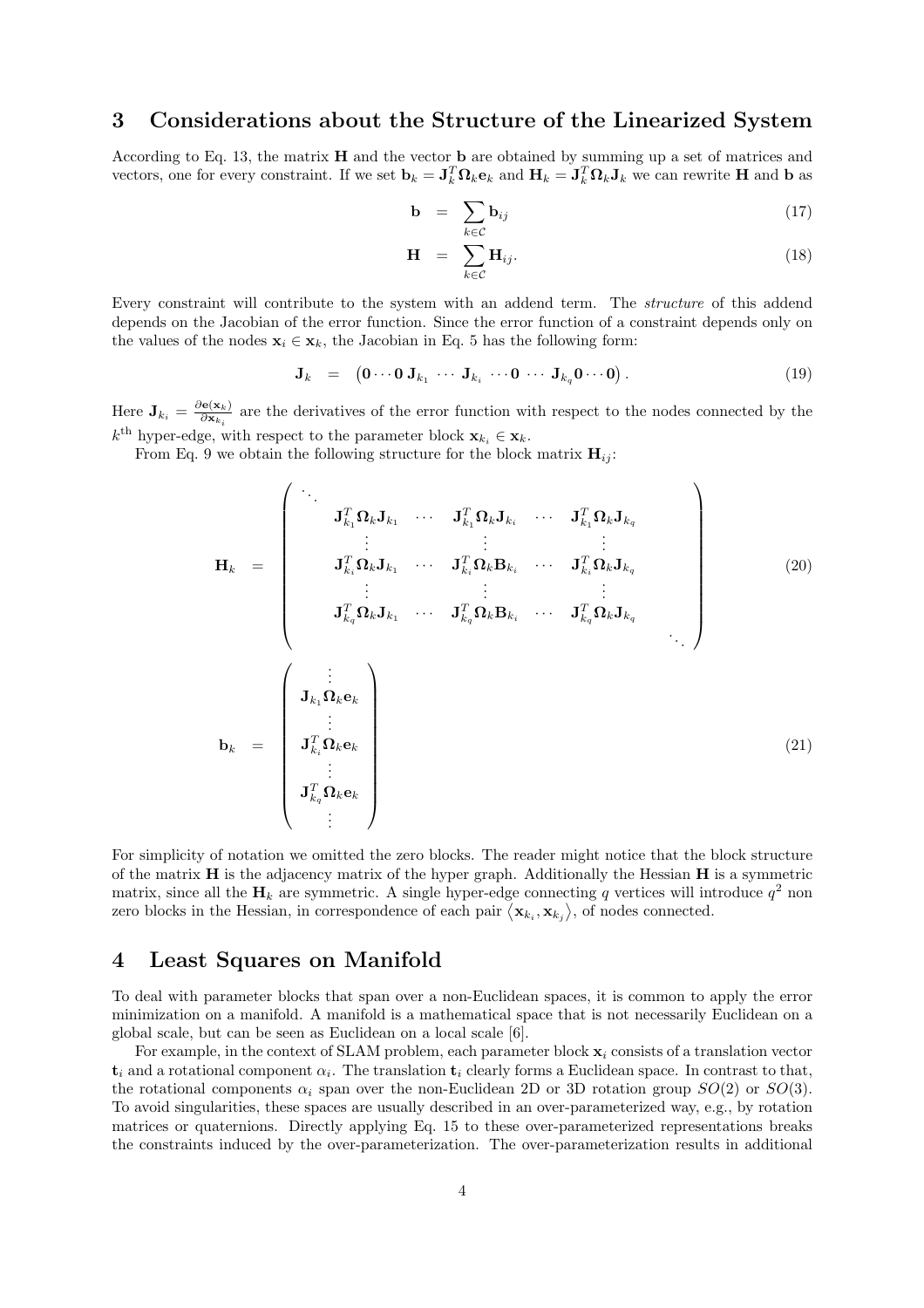degrees of freedom and thus introduces errors in the solution. To overcome this problem, one can use a minimal representation for the rotation (like Euler angles in 3D). This, however, is then subject to singularities.

An alternative idea is to consider the underlying space as a manifold and to define an operator ⊞ that maps a local variation  $\Delta x$  in the Euclidean space to a variation on the manifold,  $\Delta x \mapsto x \boxplus \Delta x$ . We refer the reader to [7,  $\S1.3$ ] for more mathematical details. With this operator, a new error function can be defined as

$$
\breve{\mathbf{e}}_k(\boldsymbol{\Delta}\tilde{\mathbf{x}}_k) \stackrel{\text{def.}}{=} \mathbf{e}_k(\breve{\mathbf{x}}_k \boxplus \boldsymbol{\Delta}\tilde{\mathbf{x}}_k) \tag{22}
$$

$$
= \mathbf{e}_k(\mathbf{x} \boxplus \Delta \tilde{\mathbf{x}}) \simeq \breve{\mathbf{e}}_k + \tilde{\mathbf{J}}_k \Delta \tilde{\mathbf{x}}, \tag{23}
$$

where  $\check{\mathbf{x}}$  spans over the original over-parameterized space, for instance quaternions. The term  $\Delta \tilde{\mathbf{x}}$ is a small increment around the original position  $\ddot{x}$  and is expressed in a minimal representation. A common choice for  $SO(3)$  is to use the vector part of the unit quaternion. In more detail, one can represent the increments  $\Delta \tilde{x}$  as 6D vectors  $\Delta \tilde{x}^T = (\Delta \tilde{t}^T \tilde{q}^T)$ , where  $\Delta \tilde{t}$  denotes the translation and  $\tilde{\mathbf{q}}^T = (\Delta q_x \Delta q_y \Delta q_z)^T$  is the vector part of the unit quaternion representing the 3D rotation. Conversely,  $\breve{\mathbf{x}}^T = (\breve{\mathbf{t}}^T \breve{\mathbf{q}}^T)$  uses a quaternion  $\breve{\mathbf{q}}$  to encode the rotational part. Thus, the operator  $\mathbb{H}$  can be expressed by first converting  $\Delta\tilde{q}$  to a full quaternion  $\Delta q$  and then applying the transformation  $\Delta x^T = (\Delta t^T \, \Delta q^T)$ to  $\check{\mathbf{x}}$ . In the equations describing the error minimization, these operations can nicely be encapsulated by the  $\boxplus$  operator. The Jacobian  $\tilde{J}_k$  can be expressed by

$$
\tilde{\mathbf{J}}_k = \left. \frac{\partial \mathbf{e}_k(\tilde{\mathbf{x}} \boxplus \Delta \tilde{\mathbf{x}})}{\partial \Delta \tilde{\mathbf{x}}} \right|_{\Delta \tilde{\mathbf{x}} = \mathbf{0}}.
$$
\n(24)

Since in the previous equation  $\check{\mathbf{e}}$  depends only on  $\Delta \tilde{\mathbf{x}}_{k_i} \in \Delta \tilde{\mathbf{x}}_k$  we can further expand it as follows:

$$
\tilde{\mathbf{J}}_k = \left. \frac{\partial \mathbf{e}_k(\tilde{\mathbf{x}} \boxplus \Delta \tilde{\mathbf{x}})}{\partial \Delta \tilde{\mathbf{x}}} \right|_{\Delta \tilde{\mathbf{x}} = \mathbf{0}} \tag{25}
$$

$$
= \left( \mathbf{0} \cdots \mathbf{0} \, \tilde{\mathbf{J}}_{k_1} \, \cdots \, \tilde{\mathbf{J}}_{k_i} \, \cdots \mathbf{0} \, \cdots \, \tilde{\mathbf{J}}_{k_q} \mathbf{0} \cdots \mathbf{0} \right). \tag{26}
$$

With a straightforward extension of notation, we set

$$
\tilde{\mathbf{J}}_{k_i} = \left. \frac{\partial \mathbf{e}_k(\breve{\mathbf{x}} \boxplus \boldsymbol{\Delta} \tilde{\mathbf{x}})}{\partial \boldsymbol{\Delta} \tilde{\mathbf{x}}_{k_i}} \right|_{\boldsymbol{\Delta} \tilde{\mathbf{x}} = \mathbf{0}} \tag{27}
$$

With a straightforward extension of the notation, we can insert Eq. 23 in Eq. 8 and Eq. 11. This leads to the following increments:

$$
\tilde{\mathbf{H}}\,\Delta\tilde{\mathbf{x}}^* = -\tilde{\mathbf{b}}.\tag{28}
$$

Since the increments  $\Delta \tilde{x}^*$  are computed in the local Euclidean surroundings of the initial guess  $\tilde{x}$ , they need to be re-mapped into the original redundant space by the ⊞ operator. Accordingly, the update rule of Eq. 15 becomes

$$
\mathbf{x}^* = \mathbf{\breve{x}} \boxplus \Delta \tilde{\mathbf{x}}^*.
$$
 (29)

In summary, formalizing the minimization problem on a manifold consists of first computing a set of increments in a local Euclidean approximation around the initial guess by Eq. 28, and second accumulating the increments in the global non-Euclidean space by Eq. 29. Note that the linear system computed on a manifold representation has the same structure like the linear system computed on an Euclidean space. One can easily derive a manifold version of a graph minimization from a non-manifold version, only by defining an  $\boxplus$  operator and its Jacobian  $\tilde{\mathbf{J}}_{k_i}$  w.r.t. the corresponding parameter block. In  $g^2$ o we provide tools for numerically computing the Jacobians on the manifold space. This requires the user to implement the error function and the ⊞ operator only. As a design choice, we do not address the non-manifold case since it is already contained in the manifold one. However, to achieve the maximum performances and accuracy we recommend the user to implement analytic Jacobians, once the system is functioning with the numeric ones.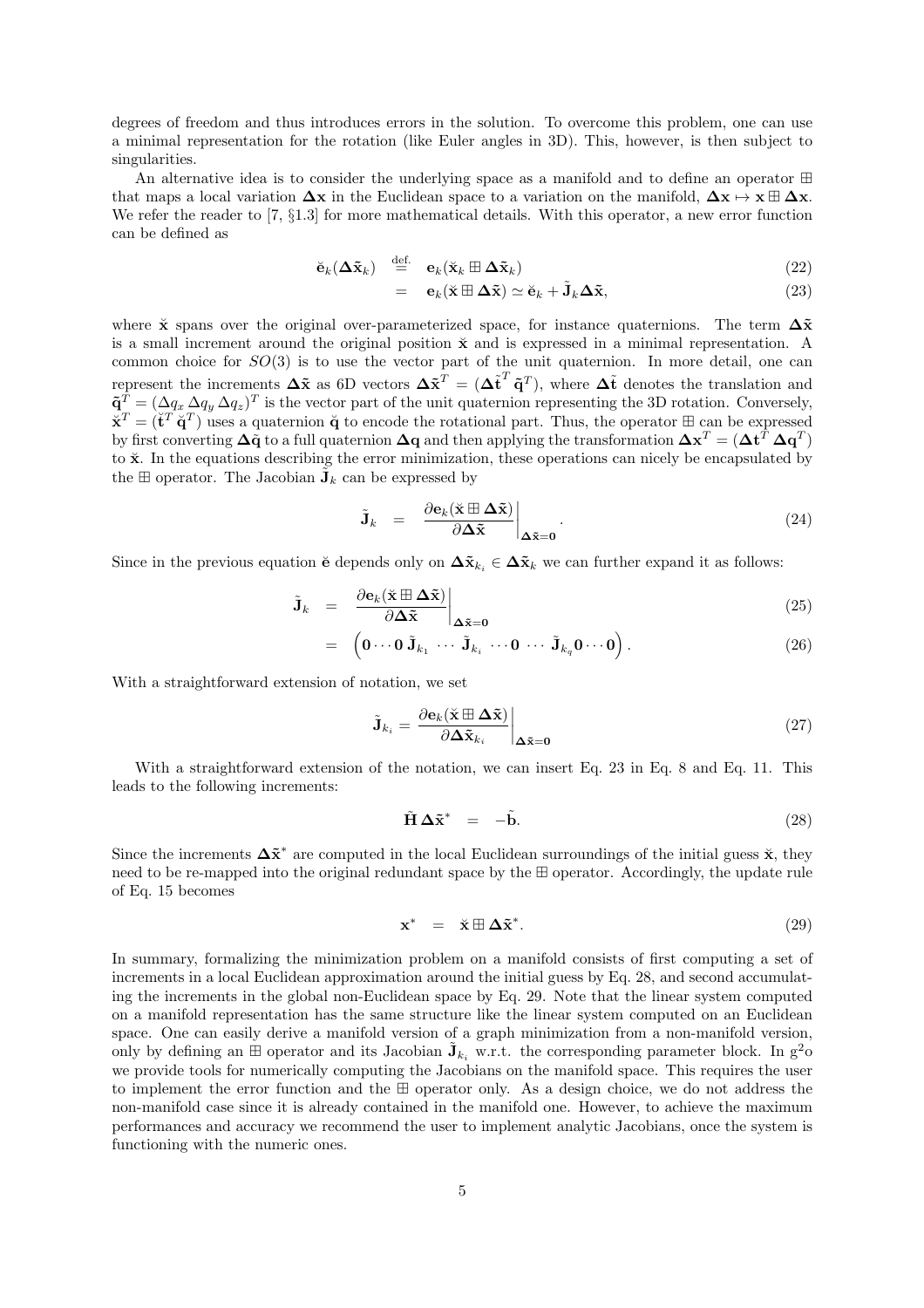# 5 Robust Least Squares

Optionally, the least squares optimization can be robustified. Note, that the error terms in Eq. 1 have the following form:

$$
\mathbf{F}_k = \mathbf{e}_k^T \Omega_k \mathbf{e}_k = \rho_2 \left( \sqrt{\mathbf{e}_k^T \Omega_k \mathbf{e}_k} \right) \quad \text{with} \quad \rho_2(x) := x^2. \tag{30}
$$

Thus, the error vector  $\mathbf{e}_k$  has quadratic influence on  $\mathbf{F}$ , so that a single potential outlier would have major negative impact. In order be more outlier robust, the quadratic error function  $\rho_2$  can be replaced by a more robust cost function which weighs large errors less. In  $g^2$ o, the Huber cost function  $\rho_H$  can be used

$$
\rho_H(x) := \begin{cases} x^2 & \text{if } |x| < b \\ 2b|x| - b^2 & \text{else,} \end{cases} \tag{31}
$$

which is quadratic for small |x| but linear for large |x|. Compared to other, even more robust cost functions, the Huber kernel has to advantage that it is still convex and thus does not introduce new local minima in  $\mathbf{F}$  [8, pp.616]. In practice, we do not need to modify Eq. 1. Instead, the following scheme is applied. First the error  $e_k$  is computed as usual. Then,  $e_k$  is replaced by a weighted version  $w_k e_k$  such that

$$
(w_k \mathbf{e}_k)^T \Omega_k (w_k \mathbf{e}_k) = \rho_H \left( \sqrt{\mathbf{e}_k^T \Omega_k \mathbf{e}_k} \right).
$$
 (32)

Here, the weights  $w_k$  are calculated as follows

$$
w_k = \frac{\sqrt{\rho_H \left( ||\mathbf{e}_k||_{\Omega} \right)}}{||\mathbf{e}_k||_{\Omega}} \quad \text{with} \quad ||\mathbf{e}_k||_{\Omega} := \sqrt{\mathbf{e}_k^T \Omega_k \mathbf{e}_k}.\tag{33}
$$

In  $g^2$ o, the user has fine-grained control and can enable/disable the robust cost function for each edge individually (see Section 6.2.2).

## 6 Library Overview

From the above sections it should be clear that a graph-optimization problem is entirely defined by:

- The types of the vertices in the graph (that are the parameters blocks  $\{x_i\}$ . For each of those one has to specify:
	- the domain  $Dom(\mathbf{x}_i)$  of the internal parameterization,
	- the domain Dom( $\Delta$ x<sub>i</sub>) of the increments  $\Delta$ x<sub>i</sub>,
	- $\boxplus : Dom(x_i) \times Dom(\Delta x_i) \to Dom(x_i)$  that applies the increment  $\Delta x_i$  to the previous solution  $\mathbf{x}_i$ .
- the error function for every type of hyper-edge  $e_k : Dom(\Delta x_{k_1}) \times Dom(\Delta x_{k_2}) \times \cdots \times Dom(\Delta x_{k_q}) \to$  $Dom(z_k)$  that should be zero when the perturbated estimate  $x_k \boxplus \Delta x_k$  perfectly satisfies the constraint  $z_k$ .

By default the Jacobians are computed numerically by our framework. However to achieve the maximum performances in a specific implementation one can specify the Jacobian of the error functions and of the manifold operators.

In the reminder we will shortly discuss some basic concepts to use and extend  $g<sup>2</sup>$ o. This documentation is by no means complete, but it is intended to help you browsing the automatically generated documentation. To better visualize the interplay of the components of  $g^2$ o we refer to the class diagram of Figure 2.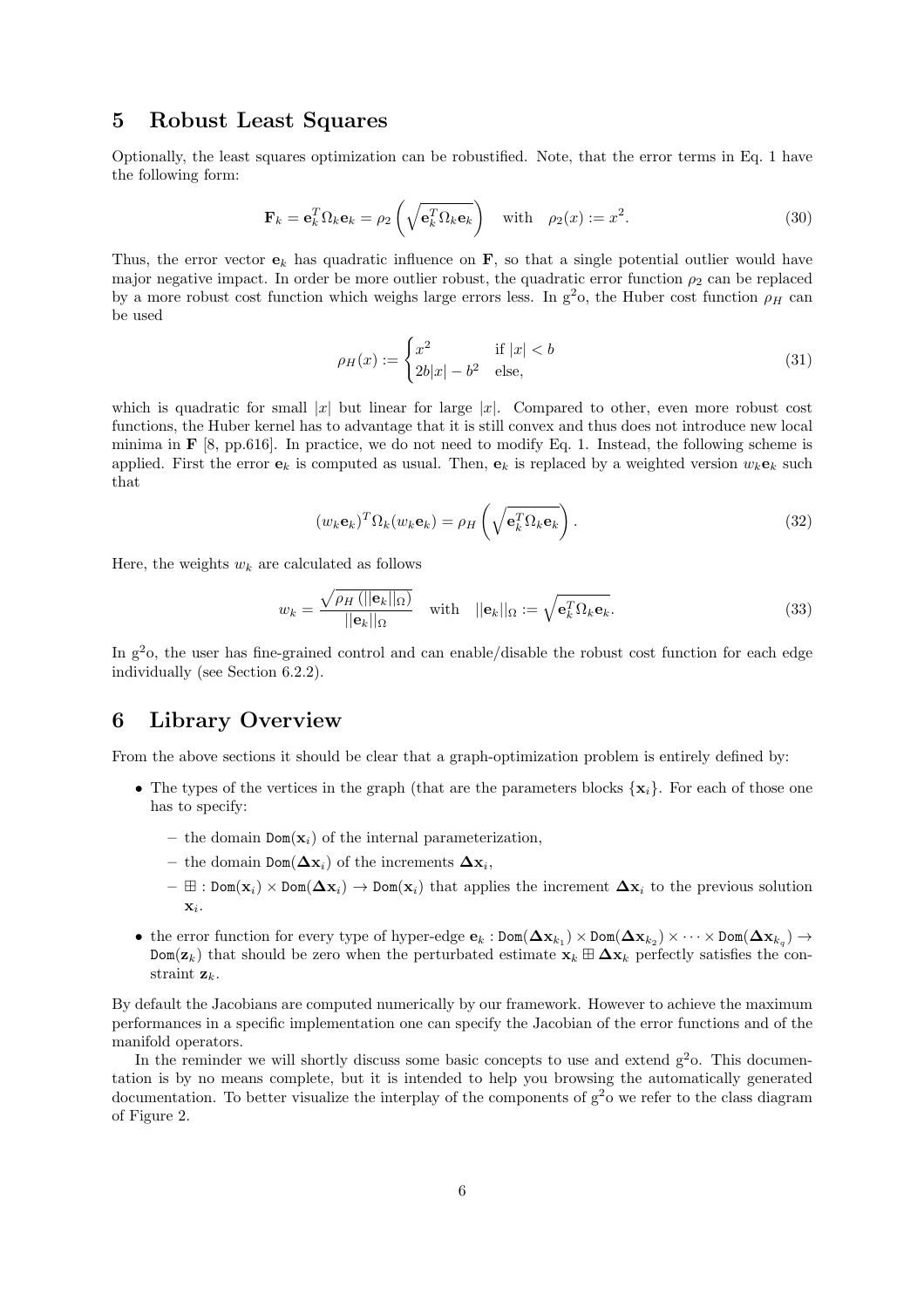

Figure 2: Class diagram of  $g^2$ o.

## 6.1 Representation of an Optimization Problem

All in all our system utilizes a generic hyper-graph structure to represent a problem instance (defined in hyper\_graph.h). This generic hyper graph is specialized to represent an optimization problem by the class OptimizableGraph, defined in optimizable\_graph.h. Within the OptimizableGraph the inner classes OptimizableGraph::Vertex and OptimizableGraph::Edge are used to represent generic hyper edges and hyper vertices. Whereas the specific implementation might be done by directly extending these classes, we provided a template specialization that implements automatically most of the methods that are mandatory for the system to work.

These classes are BaseVertex and BaseUnaryEdge, BaseBinaryEdge and BaseMultiEdge.

- BaseVertex templatizes the dimension of a parameter block  $x_i$  and of the corresponding manifold  $\Delta x_i$ , thus it can use blocks of memory whose layout is known at compile-time (means efficiency). Furthermore, it implements some mapping operators to store the Hessian and the parameter blocks of the linearized problem, and a stack of previous values that can be used to save/restore parts of the graph. The method oplusImpl(double\* v) that applies the perturbation  $\Delta x_i$  represented by v, to the member variable \_estimate should be implemented. This is the ⊞ operator. Additionally, setToOriginImpl() that should set the internal state of the vertex to 0 has to specified.
- BaseUnaryEdge is a template class to model a unary hyper-edge, which can be used to represent a prior. It offers for free the calculation of the Jacobians, via an implementation of the linearizeOplus method. It requires to specify the types of the (single) vertex  $x_i$ , and type and dimension of the error  $e(\mathbf{x}_k)$  as template parameters. The function compute Error that stores the result of the error  $e(\mathbf{x}_k)$  in the member Eigen::Matrix \_error should be implemented.
- BaseBinaryEdge is a template class that models a binary constraint, namely an error function in the form  $e_k(\mathbf{x}_{k_1}, \mathbf{x}_{k_2})$ . It offers the same facilities of BaseUnaryEdge, and it requires to specify the following template parameters: the type of the nodes  $\mathbf{x}_{k_1}$  and  $\mathbf{x}_{k_2}$  and the type and the dimension of the measurement. Again, it implements the numeric Jacobians via a default implementation of the linearizeOplus method. Again, the computeError should be implemented in a derived class.
- <code>BaseMultiEdge</code> is a template class that models a multi-vertex constraint in the form of  ${\bf e}_k({\bf x}_{k_1},{\bf x}_{k_2},\ldots,{\bf x}_{k_q}).$ It offers the same facilities of the types above, and it requires to specify only the type and dimension of the measurement as template parameters. The specialized class should take care of resizing the connected vertices to the correct size  $q$ . This class relies on a dynamic memory, since too many parameters are unknown, and if you need of an efficient implementation for a specific problem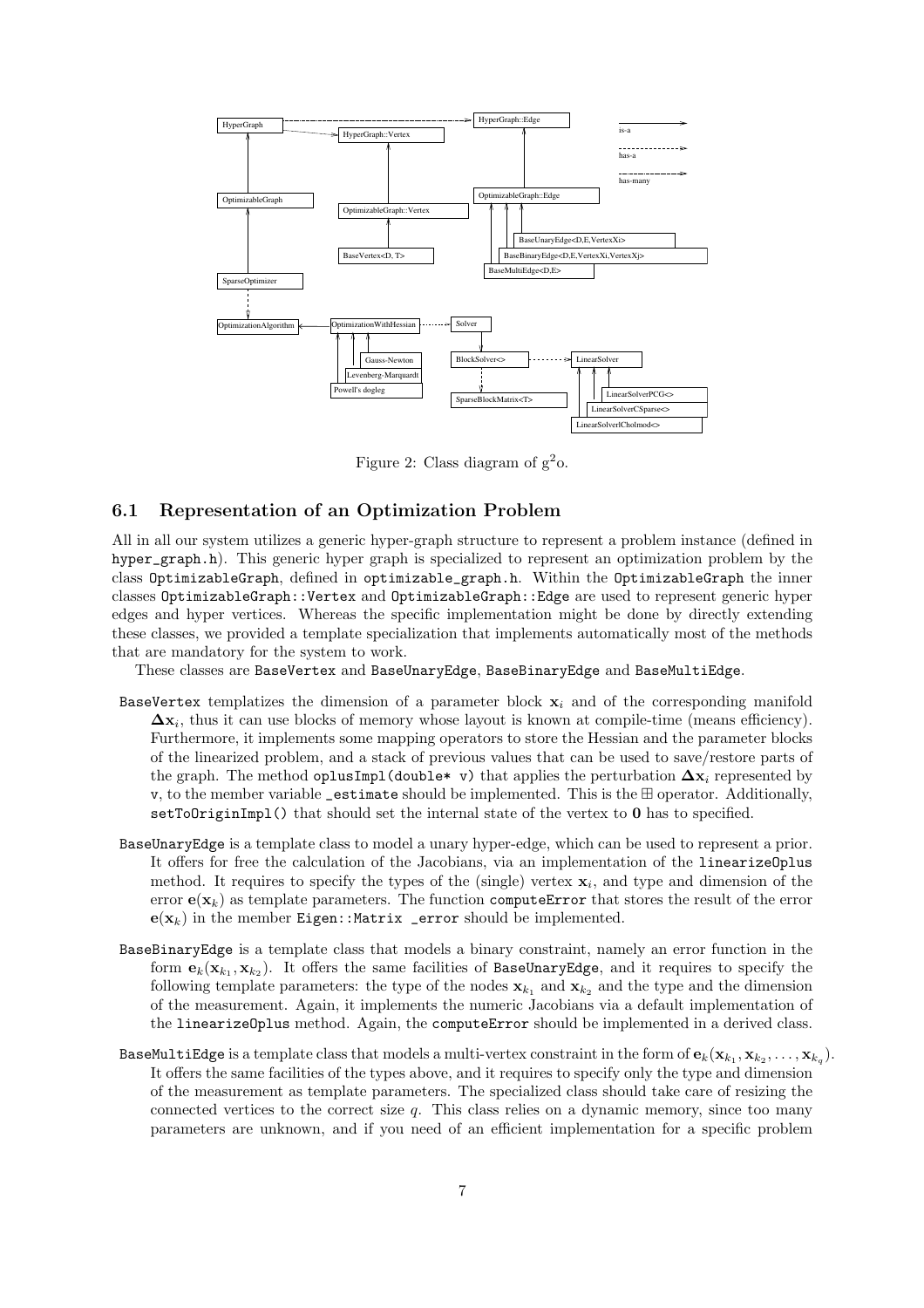```
\#include<sup>"</sup> g2o/core/factory.h
namespace g2o {
  G2O REGISTER TYPE GROUP( slam2d ) ;
  G2O_REGISTER_TYPE(VERTEX_SE2, VertexSE2);
  G2O_REGISTER_TYPE(VERTEX_XY, VertexPointXY);
     // . . .
}
```
Listing 1: Registering types by a constructor from a library

you can program it yourself. Numeric Jacobian comes for free, but you should implement the computeError in a derived class, as usual

In short, all you need to do to define a new problem instance is to derive a set of classes from those above listed, one for each type of parameter block and one for each type of (hyper)edge. Always try to derive from the class which does the most work for you. If you want to have a look at a simple example look at vertex\_se2 and edge\_se2. Those two types define a simple 2D graph SLAM problem, like the one described in many SLAM papers.

Of course, for every type you construct you should define also the read and write functions to read and write your data to a stream. Finally, once you define a new type, to enable the loading and the saving of the new type you should "register" it to a factory. This is easily done by assigning a string tag to a new type, via the registerType function. This should be called once before all files are loaded.

To this end,  $g^2$ o provides an easy macro to carry out the registration of the class to the factory. See Listing 1 for an example, the full example can be found in types\_slam2d.cpp. The first parameter given to the macro G20\_REGISTER\_TYPE specifies the tag under which a certain vertex / edge is known.  $g^2$ o will use this information while loading files and for saving the current graph into a file. In the example given in Listing 1 we register the tags VERTEX\_SE2 and EDGE\_SE2 with the classes VertexSE2 and EdgeSE2, respectively.

Furthermore, the macro G20\_REGISTER\_TYPE\_GROUP allows to declare a type group. This is necessary if we use the factory to construct the types and we have to enforce that our code is linked to a specific type group. Otherwise the linker may drop our library, since we do not explicitly use any symbol provided by the library containing our type. Declaring the usage of a specific type library and hence enforcing the linking is done by the macro called G2O\_USE\_TYPE\_GROUP.

## 6.2 Construction and Representation of the Linearized Problem

The construction and the solution can be separated into individual steps which are iterated.

- Initialization of the optimization (only before the first iteration).
- Computing the error vector for each constraint.
- Linearize each constraint.
- Build the linear system.
- Updating the Levenberg-Marquardt damping factor.

Within the following sections we will describe the steps.

#### 6.2.1 Initialization

The class SparseOptimizer offers several methods to initialize the underlying data structure. The methods initializeOptimization() either takes a subset of vertices or a subset of edges which will be considered for the next optimization runs. Additionally, all vertices and edges can be considered for optimization. We refer to the vertices and edges currently considered as active vertices and edges, respectively.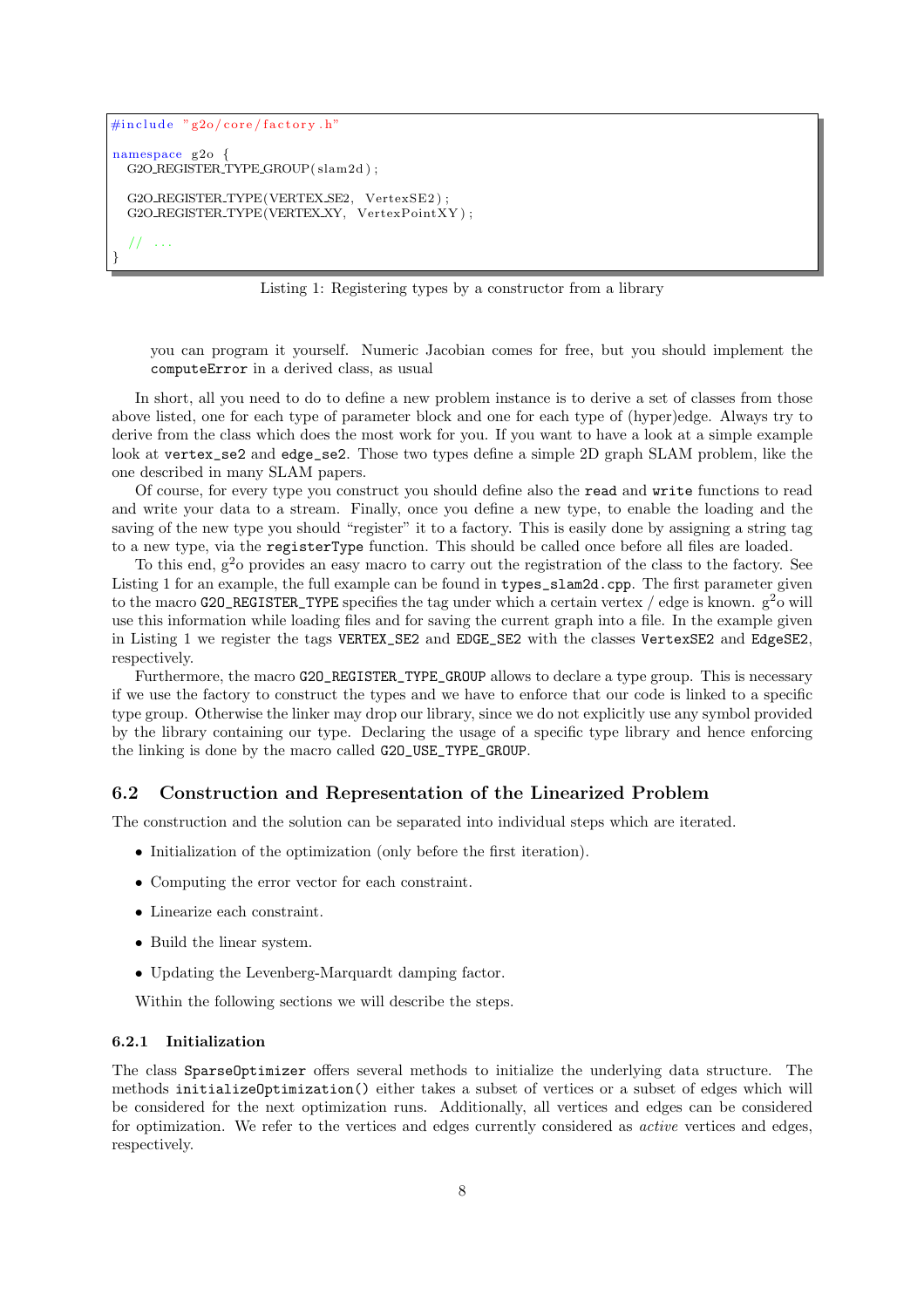Within the initialization procedure, the optimizer assigns a temporary index to each active vertex. This temporary index corresponds to the block column / row of the vertex in the Hessian. Some of the vertices might need to be kept fixed during the optimization, to resolve arbitrary degrees of freedom (gauge freedom). This can be done by setting the \_fixed attribute of a vertex.

#### 6.2.2 Compute error

The computeActiveErrors() function takes the current estimate of the active vertices and for each active edge calls computeError() for computing the current error vector. Using the base edge classes described in Section 6.1 the error should be cached in the member variable \_error.

If robustKernel() is set to true for a particular active edge, robustifyError() is called and \_error is robustified as described in Section 5.

#### 6.2.3 Linearizing the system

Each active edge is linearized by calling its linearizeOplus() function. Again the Jacobians can be cached by member variables provided by the templatized base classes described in Section 6.1. If the linearizeOplus() function is not re-implemented the Jacobian will be computed numerically as follows:

$$
\tilde{\mathbf{J}}_k^{\bullet l} = \frac{1}{2\delta} \left( \mathbf{e}_k (\mathbf{x}_k \boxplus \delta \mathbf{1}_l) - \mathbf{e}_k (\mathbf{x}_k \boxplus -\delta \mathbf{1}_l) \right),\tag{34}
$$

where  $\delta > 0$  is a small constant  $(10^{-9}$  in our implementation) and  $\mathbf{1}_l$  is the unit vector along dimension l. Note that we only store and calculate the non-zero entries of  $\tilde{\mathbf{J}}_k$  that have not been fixed during the initialization.

#### 6.2.4 Building the system

For each active edge the addend term for Eq. 18 is computed by multiplying the corresponding blocks of the Jacobians and the information matrix of the edge. The addend term is calculated in each edge by calling constructQuadraticForm().

#### 6.2.5 Updating Levenberg-Marquardt

As illustrated in Eq. 16 the Levenberg-Marquardt algorithm requires updates to the linear system. However, only the elements along the main diagonal need to be modified. To this end, the methods updateLevenbergSystem(double lambda) and recoverSystem(double lambda) of the Solver class apply the modifications by respectively adding or subtracting  $\lambda$  along the main diagonal of **H**.

#### 6.3 Solvers

A central component of these least-squares approaches is the solution of the linear system  $H \Delta \tilde{x}^* = -b$ . To this end there are several approaches available, some of them exploit the known structure of certain problems and perform intermediate reductions of the system, like by applying the Schur complement to a subset of variables. In  $g^2$ o we do not select any particular solver, but we rely on external libraries. To this end, we decouple these structural operations (like the Schur complement) from the solution of the linear system.

The construction of the linear problem from the Jacobian matrices and the error vectors in the hyper-graph elements are controlled by a so-called Solver class. To use a specific factorization of the system, the user has to extend the Solver class, and to implement the virtual functions. Namely a solver should be able to extract from an hyper-graph the linear system, and to return a solution. This is done in several steps: at the beginning of the optimization the function initializeStructure is called, to allocate the necessary memory that will be overwritten in the subsequent operations. This is possible since the structure of the system does not change between iterations. Then the user should provide means to access to the increment vector  $\Delta \tilde{x}$  and b, via the functions b() and x(). To support Levenberg-Marquardt one should also implement a function to perturb the Hessian with the  $\lambda$ I term. This function is called setLambda(double lambda) and needs to be implemented by the specific solver.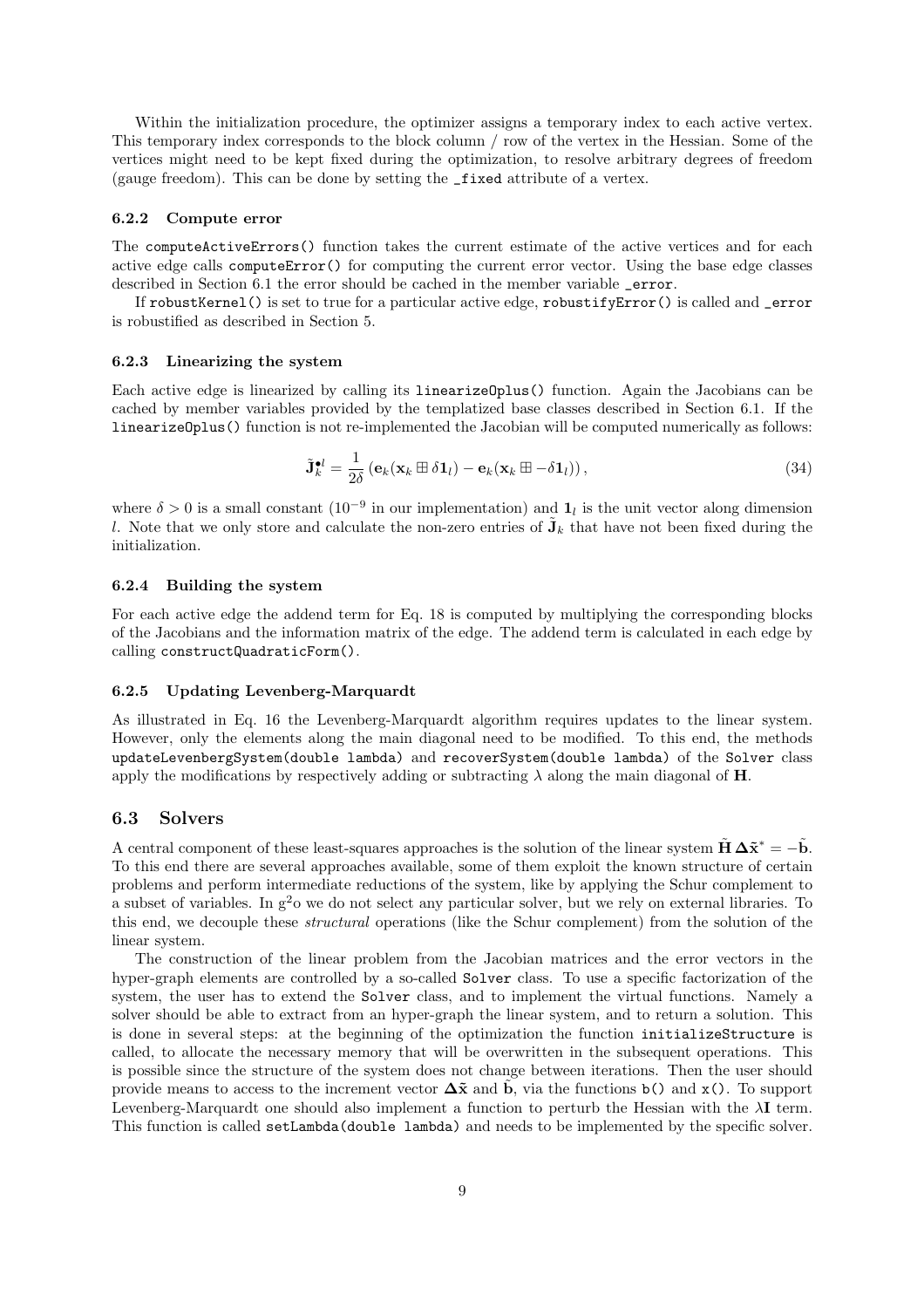We provide a templatized implementation of the solver class, the BlockSolver <>>
that stores the linear system in a SparseBlockMatrix<> class. The BlockSolver<> implements also the Schur complement, and relies on another abstract class, the LinearSolver to solve the system. An implementation of the linear solver does the actual work of solving the (reduced) linear system, and has to implement a few methods. In this release of  $g^2$ o we provide linear solvers that use respectively preconditioned gradient descent, CSparse, and CHOLMOD.

## 6.4 Actions

To the extent of  $g^2$ o, the entities stored in a hyper-graph have a pure mathematical meaning. They either represent variables to be optimized (vertices), or they encode optimization constraints. However, in general these variables are usually related to more "concrete" objects, like laser scans, robot poses, camera parameters and so on. Some variable type may support only a subset of feasible operations. For instance it is possible to "draw" a robot pose, but it is not possible to "draw" the calibration parameters. More in general we cannot know a priori the kind of operations that will be supported by the user types of  $g^2$ o. However, we want to design a set of tools and of functions that rely on certain operations. These include, for instance viewers, or functions to save/load the graph in a specific format.

A possibility to do this would be to "overload" the base classes of the hyper-graph elements (vertices and edges) with many virtual functions, one for each of the functionality we want to support. This is of course not elegant, because we would need to patch the base classes with the new function every time something new is added. Another possibility would be to make use of the multiple inheritance of  $C_{++}$ , and to define an abstract "drawable" object, on which the viewer operates. This solution is a bit better, however we cannot have more than one "drawing" function for each object.

The solution used in  $g^2$ o consists in creating a library of function objects that operate on the elements (vertices or edges) of the graph. One of these function objects is identified by a function name and by a type on which it operates. These function objects can be registered into an action library. Once these objects are loaded in the action library it is possible to call them on a graph. These functionalities are defined in hyper\_graph\_action.h. It is common to register and create the actions when defining the types for the edges and the vertices. You can see many examples in types\_\*/\*.h.

# 7 g<sup>2</sup>o Tools

g <sup>2</sup>o comes with two tools which allow to process data stored in files. The data can be loaded from a file and stored again after processing. In the following we will give a brief introduction to these tools, namely a command line interface and a graphical user interface.

## 7.1  $\sigma^2$ o Command Line Interface

 $g2o$  is the command line interface included in  $g<sup>2</sup>o$ . It allows to optimize graphs stored in files and save the result back to a file. This allows a fast prototyping of optimization problems, as it is only required to implement the new types or solvers. The  $g^2$ o distribution includes a data folder which comprises some data files on which g2o can be applied.

# 7.2  $g^2$ o Viewer

The Graphical User Interface depicted in Figure 3 allows to visualize the optimization problem. Additionally, the various parameters of the algorithms can be controlled.

# 7.3  $g^2$ o incremental

g <sup>2</sup>o includes an experimental binary for performing optimization in an incremental fashion, i.e., optimizing after inserting one or several nodes along with their measurements. In this case,  $g^2$ o performs ranke updates on the Hessian matrix to update the linear system. Please see the README in the g2o\_incremental sub-folder for additional information.

Example for the Manhattan3500 dataset:

```
g2o_incremental -i manhattanOlson3500.g2o
```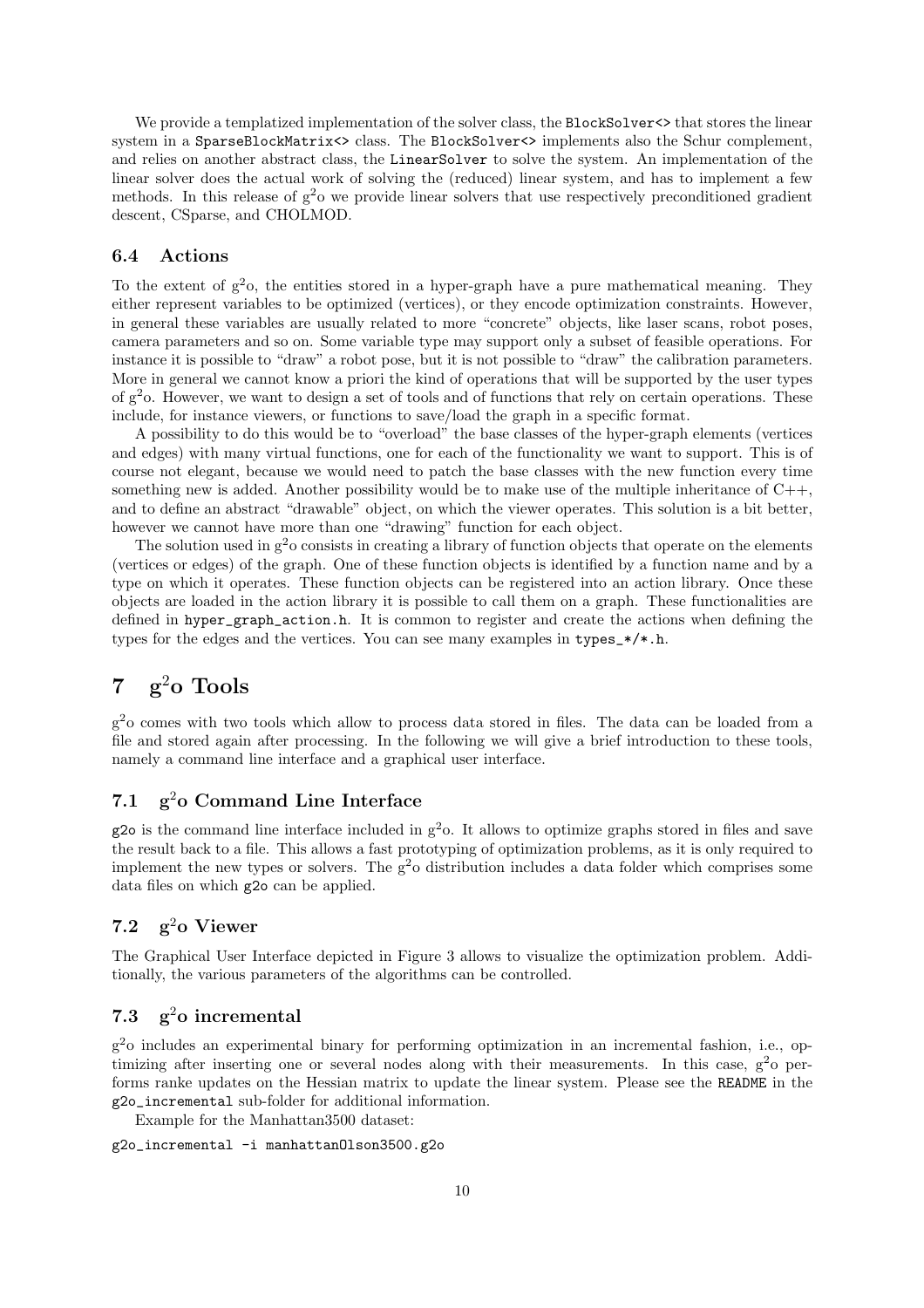

Figure 3: Graphical interface to  $g^2$ . The GUI allows to select different suitable optimizers and perform the optimization.

## 7.4 Plug-in Architecture

Both tools support the loading of types and optimization algorithms at run-time from dynamic libraries. This is realized as follows. The tools load from the libs folder all libraries matching "\*\_types\_\*" and "\* solver \*" to register types and optimization algorithms, respectively. We assume that by loading the libraries the types and the algorithms register via their respective constructors to the system. Listing 1 shows how to register types to the system and Listing 2 is an example, which shows how to register an optimization algorithm via the plug-in architecture.

For loading dynamic library containing types or optimization algorithms, we support two different methods:

- The tools recognize the command line switch -typeslib and -solverlib to load a specific library.
- You may specify the environment variables G2O\_TYPES\_DIR and G2O\_SOLVER\_DIR which are scanned at start and libraries matching "\* types \*" and "\* solver \*" are automatically loaded.

# 8 2D SLAM: An Example

SLAM is a well known problem in robotics and this acronym stands for "Simultaneous Localization And Mapping". The problem can be stated as follows: given a moving robot equipped with some sensors, we want to estimate both the map and the pose of the robot in the environment from the sensor measurements. Usually, the sensors can be classified in exteroceptive or proprioceptive. An exteroceptive sensor is a device that measures quantities relative to the environment where the robot moves. Examples of these sensors can be cameras that acquire an image of the world at a particular location, laser scanners that measure a set of distances around the robot or accelerometers in presence of gravity that measure the gravity vector or GPS that derive a pose estimate by observing the constellation of known satellites. In contrast, proprioceptive sensors measure the change of the robot's state (the position), relative to the previous robot position. Example include odometers, that measure the relative movement of the robot between two time steps or gyroscopes. In traditional approaches to SLAM, like EKF these two sensors play a substantially different role in the system. The proprioceptive measurements are used to evolve a set of state variables, while the exteroceptive measurements are used to correct these estimates, by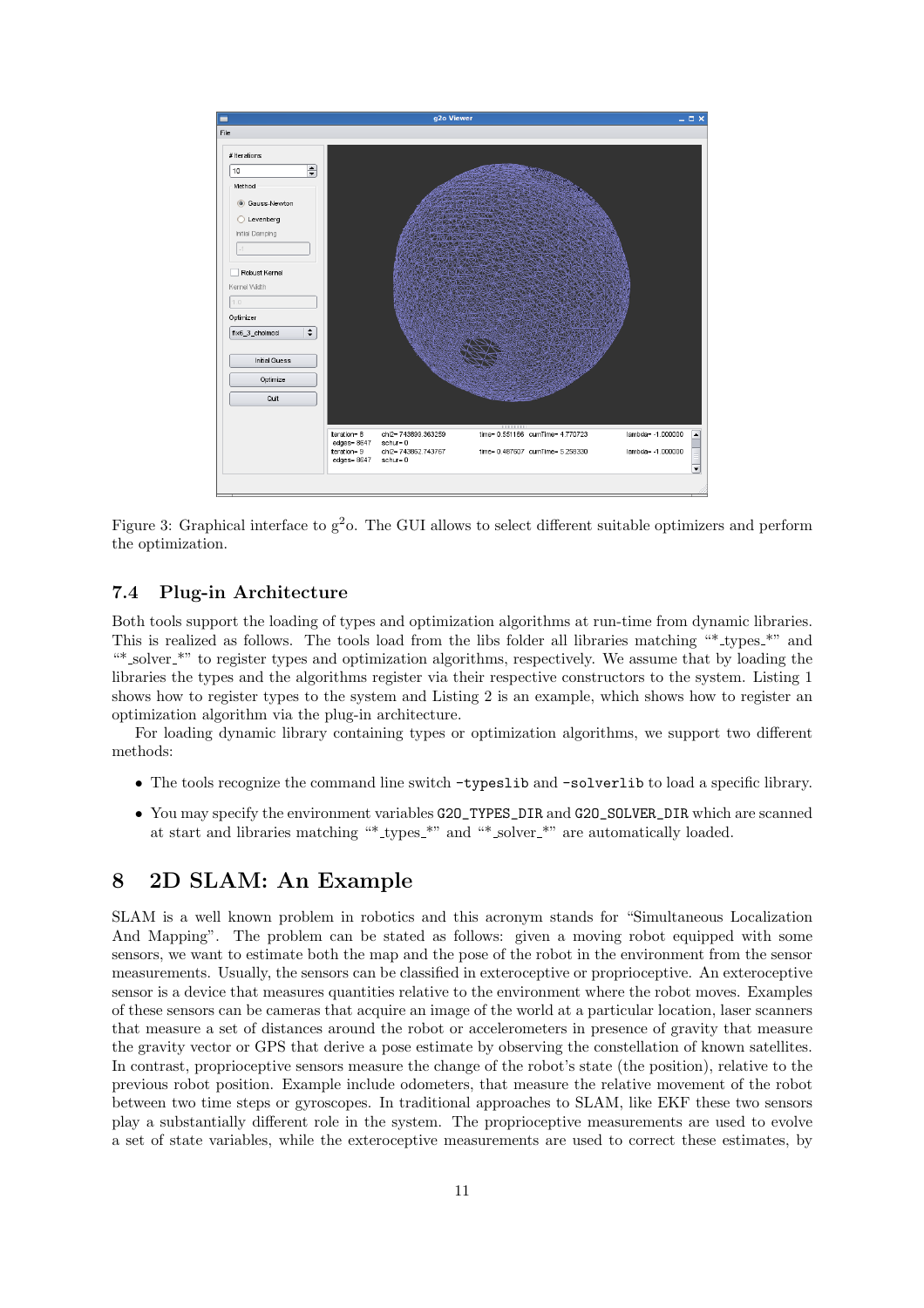```
class PCGSolverCreator : public AbstractOptimizationAlgorithmCreator
{
  public:
    PCGSolverCreator ( const Optimization Algorithm Property & p) :
        A b struct Optimization Algorithm Create() {}
    virtual OptimizationAlgorithm* construct ()
    {
         create the optimization algorithm
         see g2o/solver_pcg/solver_pcg.cpp for the details
    }
} ;
G2O REGISTER OPTIMIZATION LIBRARY( pcg ) ;
G2O REGISTER OPTIMIZATION ALGORITHM (gn_pcg, new PCGSolverCreator (
    OptimizationAlgorithmProperty("gn_pcg", "Gauss−Newton: PCG solver using block−Jacobi
     pre−conditioner (variable blocksize)", "PCG", false, Eigen::Dynamic, Eigen::Dynamic
    ) ) ) ;
G2O_REGISTER_OPTIMIZATION_ALGORITHM(gn_pcg3_2, new PCGSolverCreator(
    OptimizationAlgorithmProperty("gn_pcg3_2" , "Gauss−Newton: PCG solver using block−
    Jacobi pre-conditioner (fixed blocksize)", "PCG", true, 3, 2)));
 // . . .
```
Listing 2: Registering solvers by a constructor from a library

feeding back the measurement errors. This is not the case of smoothing methods (like the ones that can be implemented with  $g^2$ o), where all measurements are treated in a substantially similar manner.

A complete solution to SLAM is typically rather complex and involves processing raw sensor data and determining correspondences between previously seen parts of the environment and actual measurements (data association). Describing a complete solution to the problem is out of the scope of this document. However, in the reminder we will present a simplified but meaningful version of the problem that contains all the relevant elements and that is well suited to be implemented with  $g^2$ o.

The scenario is a robot moving on a plane. The robot is equipped with an odometry sensor that is able to measure the relative movement of the robot between two time frames and of a "landmark" sensor that is able to measure the position of some environment landmarks nearby the robot in the robot reference frame. One could implement this landmark detector, for instance, by extracting corners from a laser scan or by detecting the position of relevant features from a stereo image pair. A simplification that we make in this section is that the landmarks are uniquely identifiable. In other words whenever the robot sees a landmark, it can tell if it is a new one or if it has already seen it and when.

Clearly both odometers and landmark sensors are affected by noise. In principle, if the odometry would not be affected by noise one could reconstruct the trajectory of the robot simply by chaining the odometry measurements. However, this is not the case and integrating the odometry leads to an increasing positioning error that becomes evident when the robot reenters a known region. In a similar way, if the robot would have unlimited perception range, it could acquire all the map in one shot and the position could be retrieved by simple geometric constructions. Again this is not the case and the robot perceives the position of the landmarks that are located within a maximum range. These measurements are affected by a noise, that usually increases with the distance of a landmark from the robot.

In the remainder of this section we will walk through all essential steps that are required to characterize a problem within  $g^2$ o. These are:

- identification of the state variables  $x_i$  and of their domain,
- characterization of the constraints and identification of the graph structure,
- choice of the parameterization for the increments  $\Delta \tilde{\mathbf{x}}_i$ , and definition of the  $\boxplus$  operator.
- construction of the error functions  $e_k(\mathbf{x}_k)$ .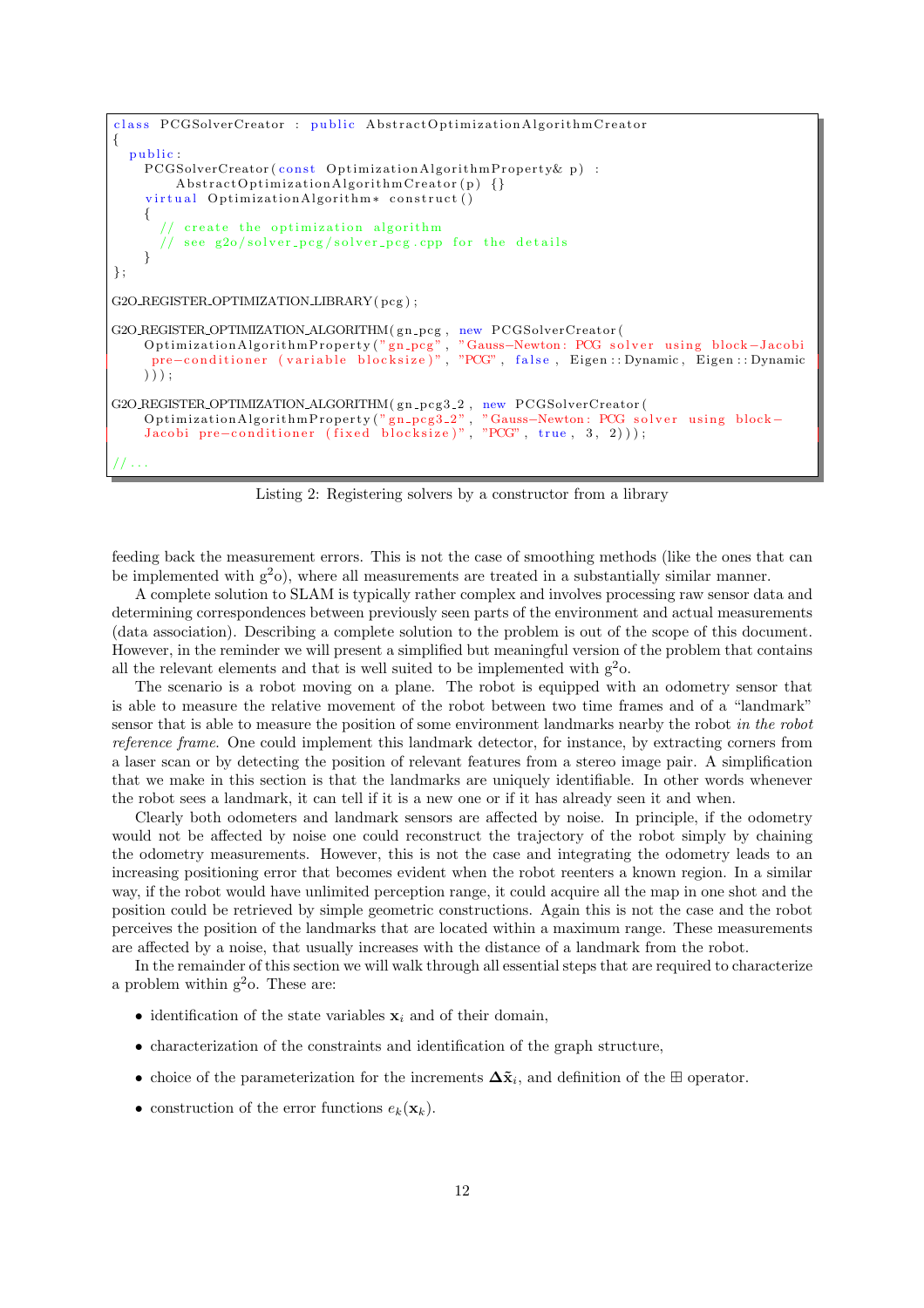

Figure 4: Graphical representation of a SLAM process. The vertices of the graph, depicted with circular nodes, denote either robot poses  $\mathbf{x}_*^s$  or landmarks  $\mathbf{x}_*^l$ . The measurement of a landmark from a robot pose is captured by a constraints  $z^l_*$  and odometry measurements connecting subsequent robot poses are modeled by the constraints  $z_*^s$ .

## 8.1 Identification of the State Variables

Figure 4 illustrates a fragment of a SLAM graph. The robot positions are denoted by the nodes  $\mathbf{x}_t^s$ , while the landmarks are denoted by the nodes  $\mathbf{x}_i^{\text{l}}$ . We assume that our landmark sensor is able to detect only the 2D pose of a landmark, but not its orientation. In other words the landmarks "live" in  $\mathbb{R}^2$ . Conversely, the robot poses are parameterized by the robot location  $(x, y)$  on the plane and its orientation θ, thus they belong to the group of 2D transformations SE(2). More formally, the nodes of a 2D SLAM graph are of two types

- Robot positions  $\mathbf{x}_t^s = (x_t^s y_t^s \theta_t^s)^T \in SE(2)$
- Landmark positions  $\mathbf{x}_i^{\mathit{l}} = (x_i^{\mathit{l}} y_i^{\mathit{l}})^T \in \Re^2$

## 8.2 Modeling of the Constraints

Two subsequent robot positions  $\mathbf{x}_t^s$  and  $\mathbf{x}_{t+1}^s$  are related by an odometry measurement, that represent the relative motion that brings the robot from  $\mathbf{x}_t^s$  to  $\mathbf{x}_{t+1}^s$  measured by the odometry. This measurement will be typically slightly different from the *real* transformation between the two pose because of the noise affecting the sensors. Being an odometry measurement, an Euclidean transformation, it is also a member of  $SE(2)$  group. Assuming the noise affecting the measurement being white and Gaussian, it can be modeled by an  $3 \times 3$  symmetric positive definite information matrix. In real applications the entries of this matrix depend on the motion of the robot. i.e., the bigger the movement is the larger the uncertainty will be. Thus an odometry edge between the nodes  $\mathbf{x}_t^s$  and  $\mathbf{x}_{t+1}^s$  consists of these two entities: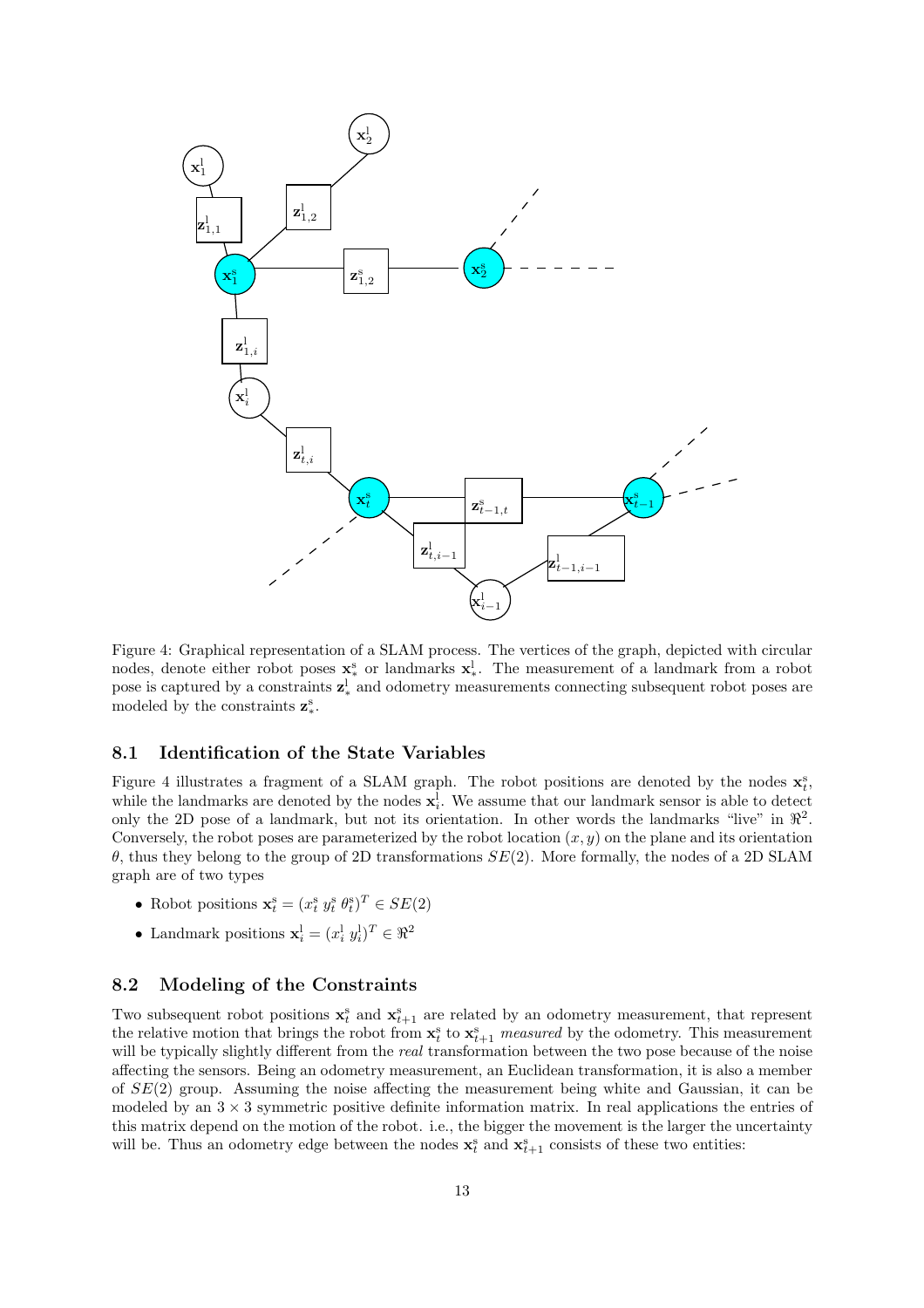- $\mathbf{z}_{t,t+1}^s \in SE(2)$  that represents the motion between the nodes and
- $\mathbf{\Omega}_{t,t+1}^s \in \mathbb{R}^{3 \times 3}$  that represents the inverse covariance of the measurement, and thus is symmetric and positive definite.

If the robot senses a landmark  $x_i^l$  from the location  $x_i^s$ , the corresponding measurement will be modeled by an edge going from the robot pose to the landmark. A measurement about the landmark consists in a point in the  $x-y$  plane, perceived in the robot frame. Thus a landmark measurement lives in  $\mathbb{R}^2$  as the landmarks do. Again, under white Gaussian noise assumption, the noise can be modeled by its inverse covariance. Accordingly, an edge between a robot pose and a landmark is parametrized in this way:

- $\mathbf{z}_{t,i}^{\mathsf{I}} \in \mathbb{R}^2$  that represents position of the landmark in the frame expressed by  $\mathbf{x}_t^{\mathsf{s}}$  and
- $\Omega_{t,i}^{\perp} \in \Re^{2 \times 2}$  that represents the inverse covariance of the measurement and is SPD.

## 8.3 Choice of the Parameterization for the Increments

So far, we defined most of the elements necessary to implement a 2D SLAM algorithm with  $g^2$ o. Namely we characterized the domains of the variables and the domains of the measurements. What remains to do is to define the error functions for the two kinds of edges in our system and to determine a (possibly smart) parameterization for the increments.

The landmark positions are parameterized in  $\mathbb{R}^2$ , which is already an Euclidean space. Thus the increments  $\Delta \tilde{\mathbf{x}}_i^{\text{l}}$  can live in the same space and the  $\boxplus$  operator can be safely chosen as the vector sum:

$$
\mathbf{x}_i^{\mathrm{l}} \boxplus \Delta \tilde{\mathbf{x}}_i^{\mathrm{l}} \quad \dot{=} \quad \mathbf{x}_i^{\mathrm{l}} + \Delta \tilde{\mathbf{x}}_i^{\mathrm{l}} \tag{35}
$$

The poses, conversely, live in the non-Euclidean space  $SE(2)$ . This space admits many parameterizations. Examples include: rotation matrix  $\mathbf{R}(\theta)$  and translation vector  $(x, y)^T$  or angle  $\theta$  and translation vector  $(x y)^T$ .

As a parameterization for the increments, we choose a minimal one, that is translation vector and angle. Having chosen this parameterization, we need to define the ⊞ operator between a pose and a pose increment. One possible choice would be to treat the three scalar parameters x, y and  $\theta$  of a pose as if they were a vector, and define the ⊞ as the vector sum. There are many reasons why this is a poor choice. One of them is that the angles are not Euclidean, and one would need to re-normalize them after every addition.

A better choice is to define the ⊞ between a pose and a pose increment as the motion composition operator. Namely, given a robot pose  $\mathbf{x}_t^s = (x \ y \ \theta)^T$  and an increment  $\mathbf{\Delta} \tilde{\mathbf{x}}_t^s = (\Delta x \ \Delta y \ \Delta \theta)^T$ , where  $\Delta x$  is the longitudinal displacement (i.e. in direction of the heading of the robot),  $\Delta y$  the lateral displacement and  $\Delta\theta$  the rotational change, the operator can be defined as follows:

$$
\mathbf{x}_{t}^{\mathrm{s}} \boxplus \boldsymbol{\Delta} \tilde{\mathbf{x}}_{t}^{\mathrm{s}} \doteq \left( \begin{array}{c} x + \Delta x \cos \theta - \Delta y \sin \theta \\ y + \Delta x \sin \theta + \Delta y \cos \theta \\ \text{normAngle}(\theta + \Delta \theta) \end{array} \right) \tag{36}
$$

$$
=\mathbf{x}_{t}^{\mathrm{s}}\oplus\Delta\tilde{\mathbf{x}}_{t}^{\mathrm{s}}.\tag{37}
$$

In the previous equation we introduced the motion composition operator  $\oplus$  Similarly to  $\oplus$  there is the  $\ominus$  operator that performs the opposite operation and is defined as follows:

$$
\mathbf{x}_a^s \ominus \mathbf{x}_b^s \doteq \begin{pmatrix} (x_a - x_b)\cos\theta_b + (y_a - y_b)\sin\theta_b \\ -(x_a - x_b)\sin\theta_b + (y_a - y_b)\cos\theta_b \\ \text{normAngle}(\theta_b - \theta_a) \end{pmatrix}
$$
(38)

#### 8.4 Design of the Error Functions

The last step in formalizing the problem is to design error functions  $\mathbf{e}(\mathbf{x}_k)$  that are "reasonable". A common way to do this to define a so-called *measurement* function  $\mathbf{h}_k(\mathbf{x}_k)$  that "predicts" a measurement  $\hat{\mathbf{z}}_k$ , given the knowledge of the vertices in the set  $\mathbf{x}_k$ . Defining this function is usually rather easy, and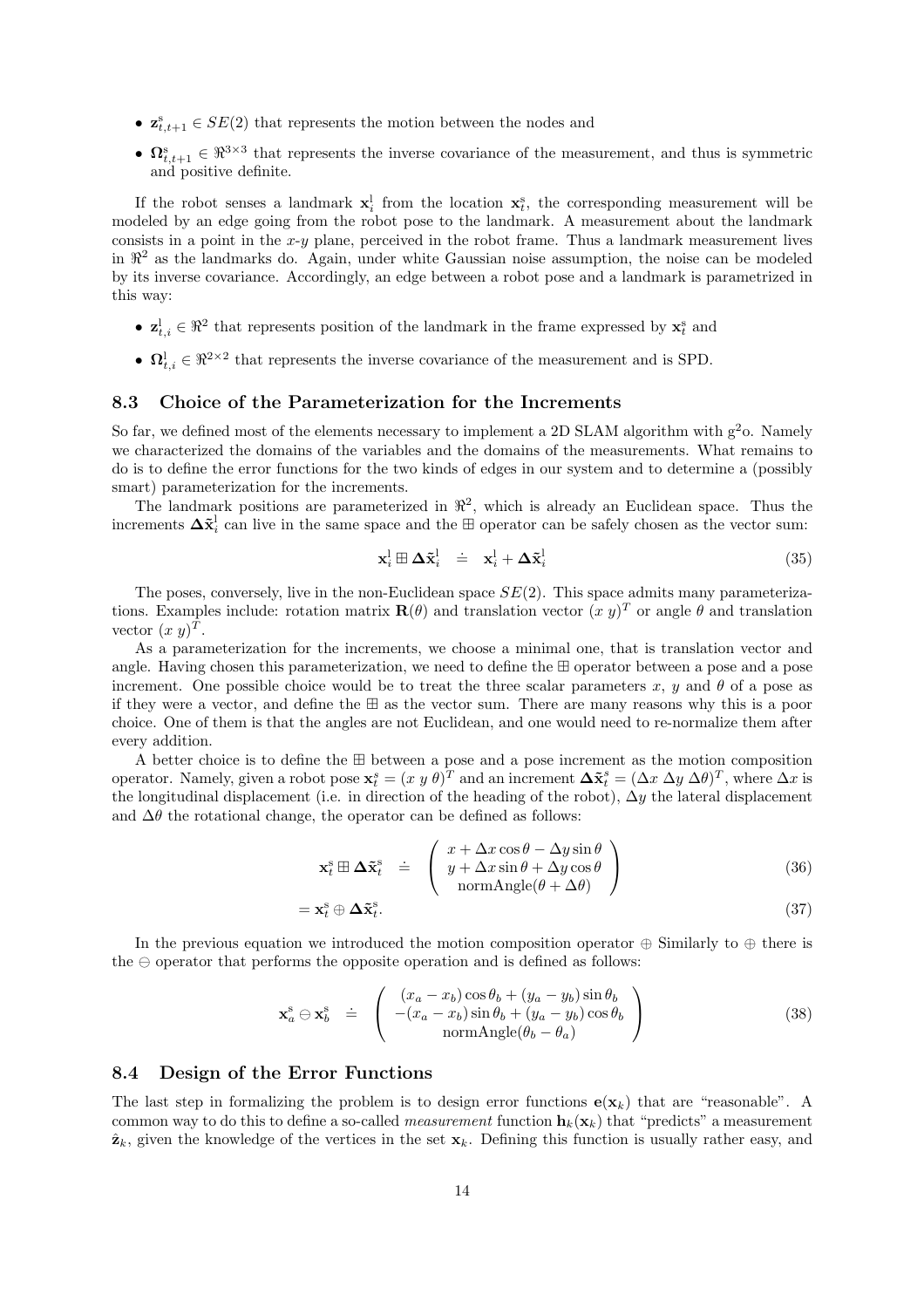can be done by directly implementing the error model. Subsequently, the error vector can be computed as the vector difference between the prediction  $\hat{\mathbf{z}}_k$  and the real measurement. This is a general approach to construct error functions and it works when the space of the errors is locally Euclidean around the origin of the measurement. If this is not the case one might want to replace the vector difference with some other operator which is more "regular".

We will now construct the error functions for the edges connecting a robot pose  $\mathbf{x}_t^s$  and a landmark  $\mathbf{x}_i^{\rm{l}}$ . The first step is to construct a measurement prediction  $\mathbf{h}^{\rm{l}}_{t,i}(\mathbf{x}_t^{\rm{s}}, \mathbf{x}_i^{\rm{l}})$  that computes a "virtual measurement". This virtual measurement is the position of the landmark  $x_i^l$ , seen from the robot position  $\mathbf{x}_t^s$ . The equation for  $\mathbf{h}_{t,i}^{\text{l}}(\cdot)$  is the following:

$$
\mathbf{h}^1_{t,i}(\mathbf{x}_t^s, \mathbf{x}_i^1) \quad \doteq \quad \begin{pmatrix} (x_t^s - x_i) \cos \theta_t^s + (y_t^s - y_i) \sin \theta_t^s \\ -(x_t^s - x_i) \sin \theta_t^s + (y_t^s - y_i) \cos \theta_t^s \end{pmatrix} \tag{39}
$$

which converts the position of the landmark into the coordinate system of the robot.

Since the landmarks live in an Euclidean space, it is reasonable to compute the error function as the normal vector difference. This leads to the following definition for the error functions of the landmarks.

$$
\mathbf{e}_{t,i}^{\mathbf{l}}(\mathbf{x}_t^{\mathbf{s}},\mathbf{x}_i^{\mathbf{l}}) \quad \dot{=} \quad \mathbf{z}_{t,i} - \mathbf{h}_{t,i}^{\mathbf{l}}(\mathbf{x}_t^{\mathbf{s}},\mathbf{x}_i^{\mathbf{l}}). \tag{40}
$$

In a similar way, we can define the error functions of an odometry edge connecting two robot poses  $\mathbf{x}_t^s$  and  $\mathbf{x}_{t+1}^s$ . As stated before, an odometry measurement lives in  $SE(2)$ . By using the  $\oplus$  operator we can write a synthetic measurement function:

$$
\mathbf{h}_{t,t+1}^s(\mathbf{x}_t^s, \mathbf{x}_{t+1}^s) \quad \doteq \quad \mathbf{x}_{t+1}^s \ominus \mathbf{x}_t^s. \tag{41}
$$

In short this function returns the motion that brings the robot from  $\mathbf{x}_t^s$  to  $\mathbf{x}_{t+1}^s$ , that is the "ideal" odometry. Once again the error can be obtained as a difference between the measurement and the prediction. However, since our measurements do not live in an Euclidean space we can use ⊖ instead of the vector difference.

$$
\mathbf{e}_{t,t+1}^s(\mathbf{x}_t^s, \mathbf{x}_{t+1}^s) \stackrel{\cdot}{=} \mathbf{z}_{t,t+1} \ominus \mathbf{h}_{t,t+1}^s(\mathbf{x}_t^s, \mathbf{x}_{t+1}^s). \tag{42}
$$

#### 8.5 Putting things together

Here we summarize the relevant parts of the previous problem definition, and we get ready for the implementation.

| Variable      | Symbol                             | Domain  | Dimension | Parameterization of $\Delta x$                                        | $\boxplus$ operator                                                 |  |
|---------------|------------------------------------|---------|-----------|-----------------------------------------------------------------------|---------------------------------------------------------------------|--|
| Robot pose    | $\mathbf{x}_t^\mathrm{s}$          | SE(2)   |           | $(\Delta x \Delta y \Delta \theta)$                                   | $\mathbf{x}_t^\mathrm{s}\oplus \mathbf{\Delta x}_t^\mathrm{s}$      |  |
| Landmark pose | $\mathbf{X}_i$                     | R       |           | $\Delta x \, \Delta y$                                                | $\mathbf{x}_i^{\text{t}} + \mathbf{\Delta} \mathbf{x}_i^{\text{t}}$ |  |
| Measurement   | Symbol                             | Domain  | Dimension | Set $x_k$ of variables involved                                       | error function                                                      |  |
| Odometry      | $=\mathbf{z}_{t,t+1}^{\mathrm{s}}$ | SE(2)   |           | $\left\{\mathbf{x}_t^\mathrm{s}, \mathbf{x}_{t+1}^\mathrm{s}\right\}$ | Eq. 42                                                              |  |
| Landmark      | $\mathbf{z}_{t,i}^{\mathsf{I}}$    | $\Re^2$ |           | $\left[\mathbf{x}_t^\mathrm{s}, \mathbf{x}_i^\mathrm{l}\right]$       | Eq. 40                                                              |  |

The first thing we are going to do is to implement a class that represents elements of the  $SE(2)$ group. We represent these elements internally by using the rotation matrix and the translation vector representation, via the types defined in Eigen::Geometry. Thus we define an operator\*(...) that implements the motion composition operator  $\oplus$ , and an inverse() function that returns the inverse of a transformation. For convenience we also implement an operator\* that transforms 2D points. To convert the elements from and to a minimal representation that utilizes an Eigen::Vector3d we define the methods  $fromVector(...)$  and  $toVector(...)$ . The constructor initializes this class as a point in the origin oriented at 0 degrees. Note that having a separate class for a group is not mandatory in  $g^2$ o, but makes the code much more readable and reusable. The corresponding C++ class is reported in Listing 3.

Once we defined our nice  $SE(2)$  group we are ready to implement the vertices. To this end we extend the BaseVertex <> class, and we derive the classes Vertex SE2 to represent a robot pose and VertexPointXY to represent a point landmark in the plane. The class definition for robot pose vertices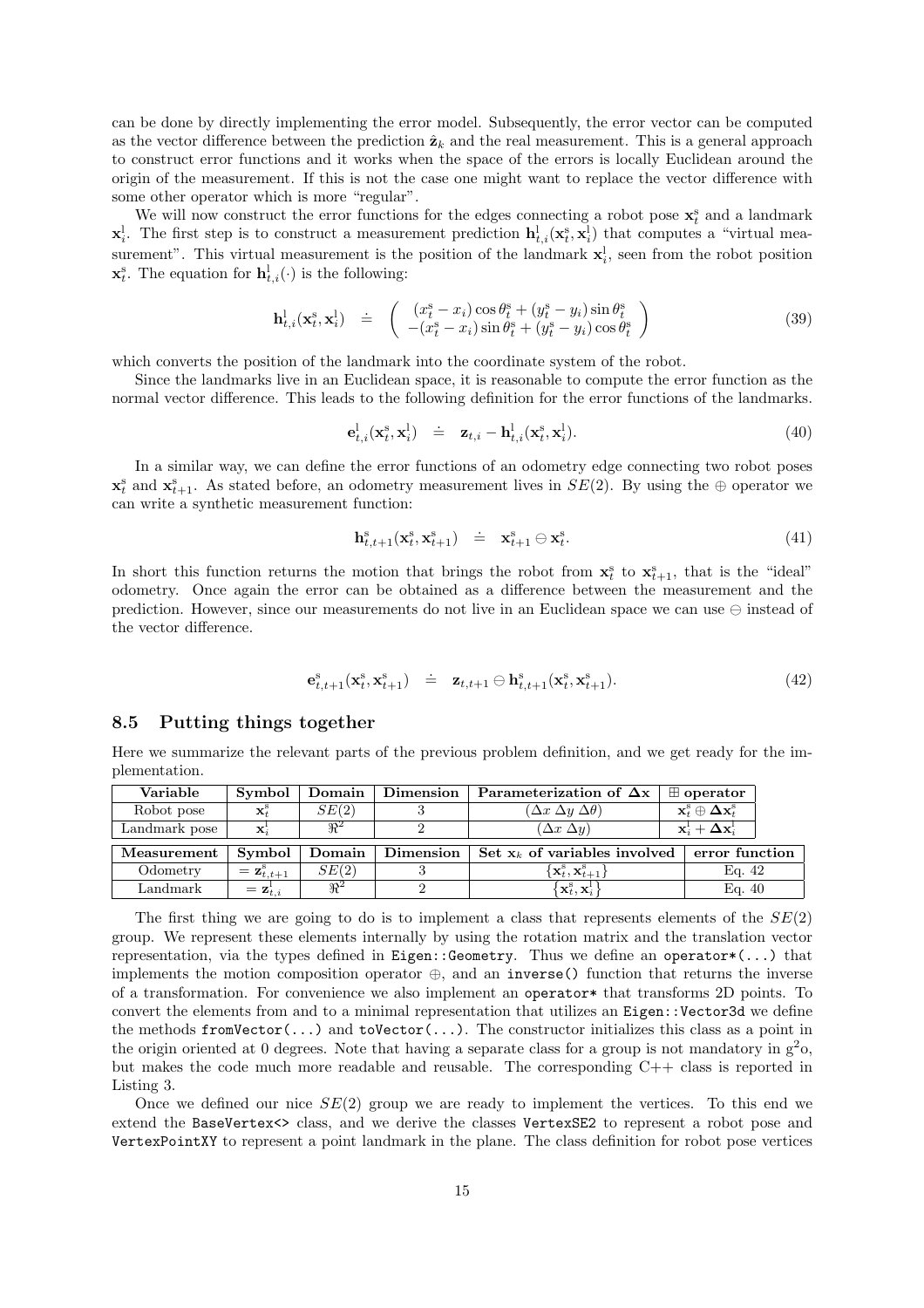```
class SE2 {
  public:
    EIGEN MAKE ALIGNED OPERATOR NEW
    SE2() : R(0), t(0,0)}
    SE2(double x, double y, double theta): R(the ta), t(x, y)}
    SE2 operator * (const SE2& tr2) const{
      SE2 result (* this);
      result. t \doteq R*tr2. t;result. R. angle() \neq tr2. R. angle();
      result..R.\angle{angle()} = normalize\_theta(result..R.\angle{angle()};return result;
    }
     Vector2d operator * (const Vector2d\& v2) const{
       Vector2d result (\ast this);
      result. t = t + \frac{1}{R * tr2}. t;
      return result;
    }
    SE2 inverse () const{
      SE2 ret;
      ret. . R = R. inverse();
      r \cdot r \cdot R \cdot \text{angle}() = \text{normalize\_theta} \cdot r \cdot R \cdot \text{angle}(t);
      ret : t = ret : R*(t + -1.);return ret;
    }
    void fromVector (const Vector3d& v){
      * this=SE2(v[0], v[1], v[2]);
    }
    Vector3d toVector() const {
       Vector3d ret;
       for (int i=0; i < 3; i++){
        ret(i) = (* this) [i];}
       return ret;
    }
  protected :
    Rotation2Dd _R;
    Vector2d _t;
} ;
```
Listing 3: Helper class to represent  $SE(2)$ .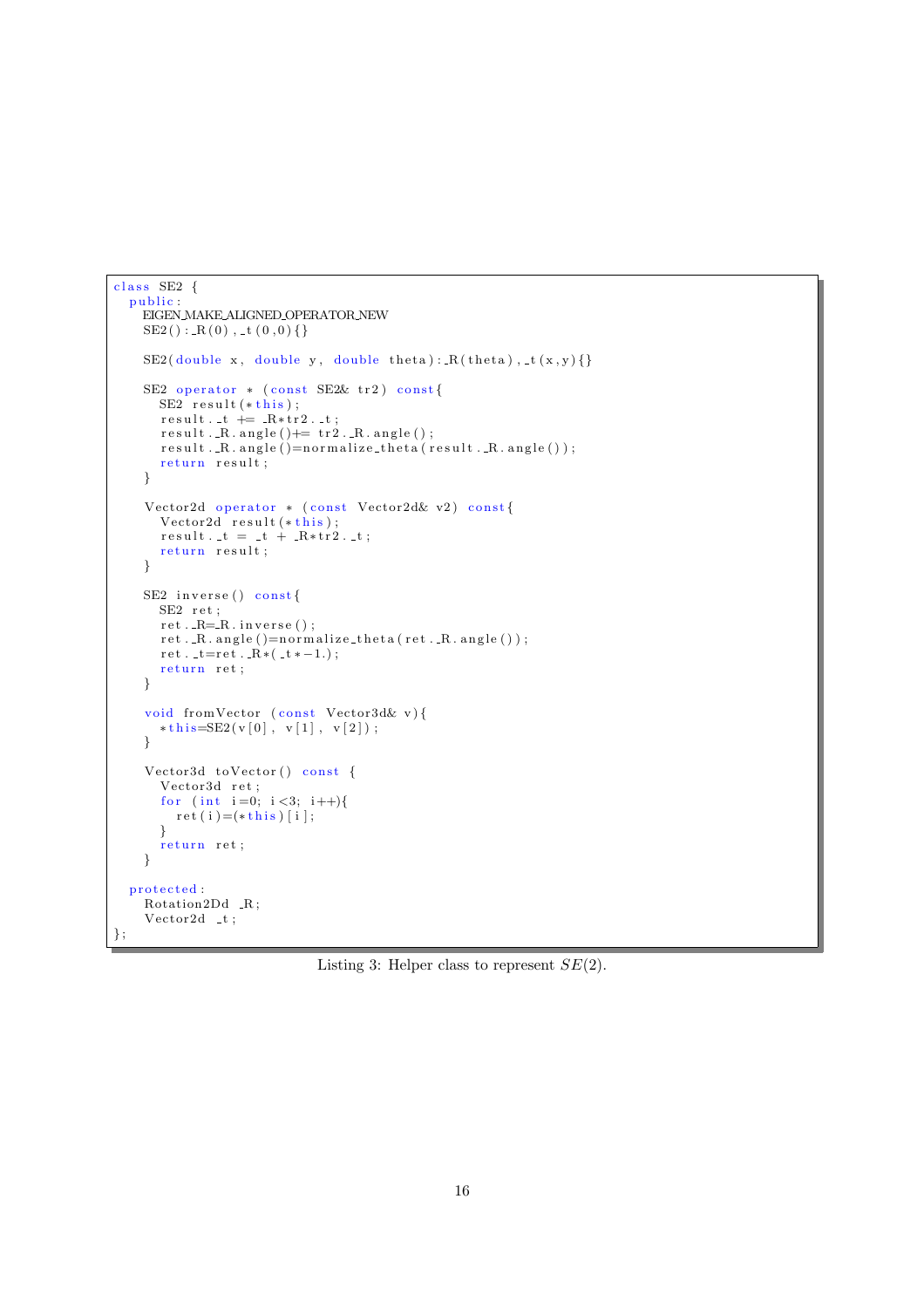```
class VertexSE2 : public BaseVertex<3, SE2>
{
 public:
   EIGEN MAKE ALIGNED OPERATOR NEW
    VertexSE2();
    virtual\ void\ setToOriginalImpl() {
      -e stimate=SE2();
    }
    virtual void oplusImpl(double* update)
    {
      SE2 up (update [0], update [1], update [2]);
      -estimate = -estimate * up;
    }
    virtual bool read (std::istream\& is);
    virtual bool write (std: ostream & os) const;
} ;
```
Listing 4: Vertex representing a 2D robot pose

```
class VertexPointXY : public BaseVertex <2, Eigen :: Vector2d>
{
  public :
    EIGEN MAKE ALIGNED OPERATOR NEW
       VertexPointXY():
     virtual void setToOriginImpl() {
       -estimate.setZero();
     }
     virtual void oplusImpl(double* update)
     {
       -estimate [0] \leftarrow update [0];
       \text{estimate} \begin{bmatrix} 1 \end{bmatrix} \text{ += update} \begin{bmatrix} 1 \end{bmatrix};}
     virtual bool read (std::istream\& is);
     virtual bool write (std::ostream& os) const;
} ;
```
Listing 5: Vertex representing a 2D landmark

is reported in Listing 4. The pose-vertex extends a template specialization of BaseVertex<>. We should say to  $g^2$  that the internal type has dimension 3 and that the estimate is of type SE2. This means that the member \_estimate of a VertexSE2 is of type SE2. Then all we need to do is to redefine the methods setToOriginImpl() that resets the estimate to a known configuration, and the method \oplusImpl(double\*). The method should apply an increment, expressed in the increment parameterization (that is a vector  $(\Delta x \Delta y \Delta \theta)^t$  to the current estimate. To do this, we first convert the vector passed as argument into an SE(2), then we multiply this increment at the right of the previous estimate. After that we should implement the read and write functions to a stream, but this is straightforward and you can look it up yourself in the code.

The next step is to implement a vertex to describe a landmark position. Since the landmarks are parameterized in  $\mathbb{R}^2$ , we do not need to define any group for that, and we use directly the vector classes defined in Eigen. This class is reported in Listing 5.

Now we are done with the vertices. We should go for the edges. Since both edges are binary edges we, extend the class BaseBinaryEdge<>. To represent an odometry edge (see Listing 6) that connects two VertexSE2, we need to extend BaseBinaryEdge<>, specialized with the types of the connected vertices (the order matters), where the measurement itself is represented by an SE2 that has dimension 3. The second template parameter is the one used for the member variable \_measurement. The second step is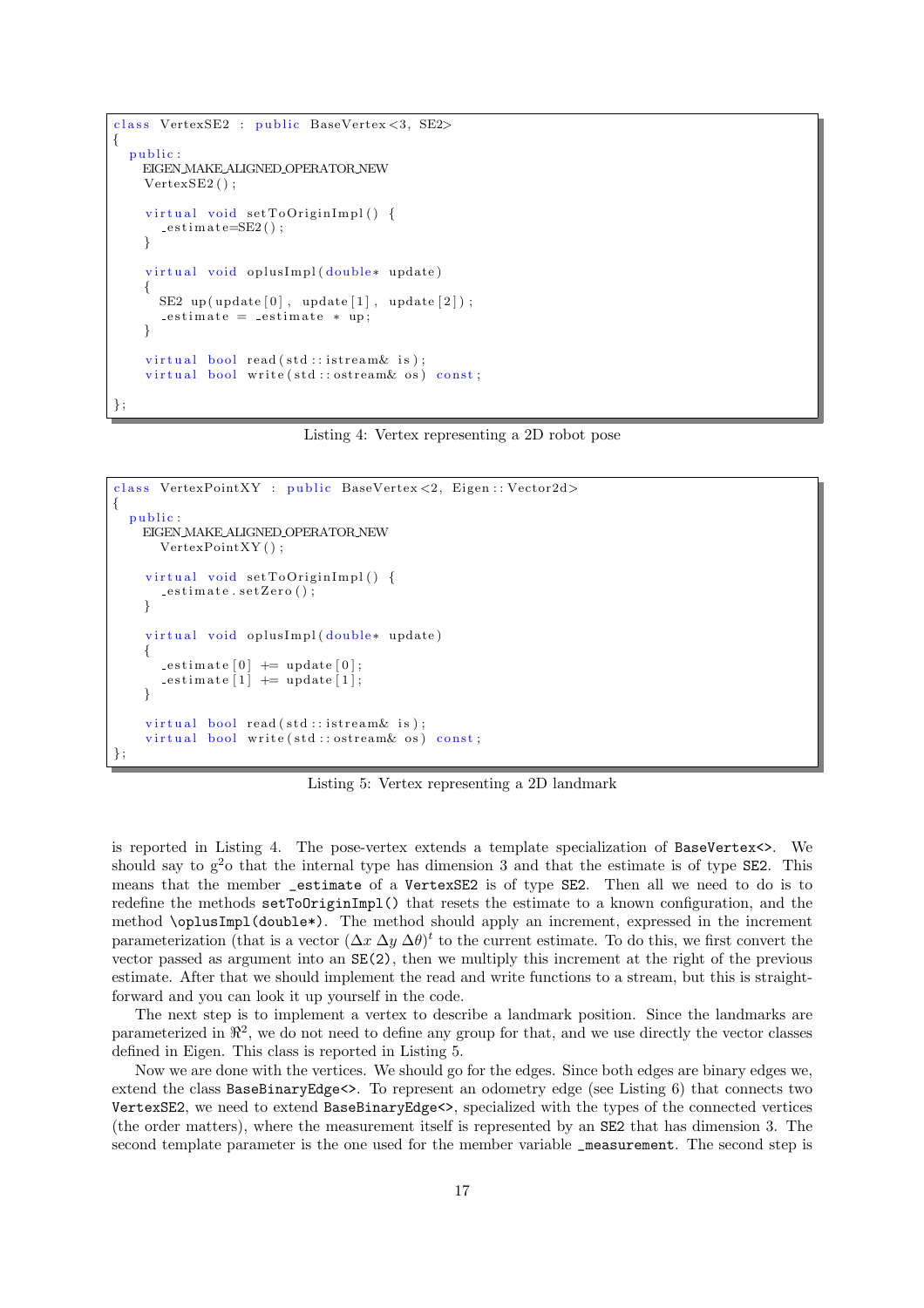```
class EdgeSE2 : public BaseBinaryEdge<3, SE2, VertexSE2, VertexSE2>
{
 public :
   EIGEN MAKE ALIGNED OPERATOR NEW
     EdgeSE2();
    void computeError ()
    {
      const VertexSE2∗ v1 = static_cast <const VertexSE2∗>(_vertices [0]);
      const VertexSE2* v2 = static_cast <const VertexSE2*\times(_vertices [1]);
     SE2 delta = _measurement.inverse() * (v1->estimate().inverse()*v2->estimate());
      error = delta.toVector():
    }
    virtual bool read (std::istream\& is);virtual bool write (std::ostream& os) const;
} ;
```
Listing 6: Edge connecting two robot poses, for example, the odometry of the robot.

```
class EdgeSE2PointXY : public BaseBinaryEdge<2, Eigen :: Vector2d, VertexSE2,
    VertexPointXY>
{
  public.
    EIGEN MAKE ALIGNED OPERATOR NEW
      EdgeSE2PointXY();
    void computeError ()
    {
      const VertexSE2∗ v1 = static_cast <const VertexSE2∗>(_vertices [0]);
      const VertexPointXY* 12 = static_cast <const VertexPointXY*>(_vertices [1]);
      error = (v1 \rightarrow estimate() \cdot inverse() * 12 \rightarrow estimate()) - measurement;}
    virtual\;bool\; read(std::istream\&is);virtual bool write (std: : ostream& os) const;
} ;
```
Listing 7: Edge connecting a robot poses and a landmark.

to construct an error function, by redefining the computeError() method. The computeError() should put the error vector in a member variable error that has type Eigen::Vector<double,3>. Here the 3 comes from the template parameter that specifies the dimension. Again, the read and write functions can be looked up in the code. Now we are done with this edge. The Jacobians are computed numerically by g<sup>2</sup>o. However, if you want to speed up the execution of your code after everything works, you are warmly invited to redefine the linearizeOplus method.

The last thing that remains to do is to define a class to represent a landmark measurement. This is shown in Listing 7. Again, we extend a specialization of BaseBinaryEdge<>, and we tell the system that it connects a VertexSE2 with a VertexPointXY, that the measurement is represented by an Eigen::Vector2d that has dimension 2.

The final step we should do to make our system operational, is to register the types to let  $g^2$ o know that there are new types ready. However, if you intend to manually construct your graph without doing any i/o operation on disk, this step is not even necessary. Have fun!

You may find the full code of this 2D SLAM example in the folder examples/tutorials\_slam2d.

# References

[1] K. Konolige, G. Grisetti, R. Kümmerle, W. Burgard, B. Limketkai, and R. Vincent. Sparse pose adjustment for 2d mapping. In Proc. of the IEEE/RSJ Int. Conf. on Intelligent Robots and Systems (IROS), Taipei, Taiwan, October 2010.